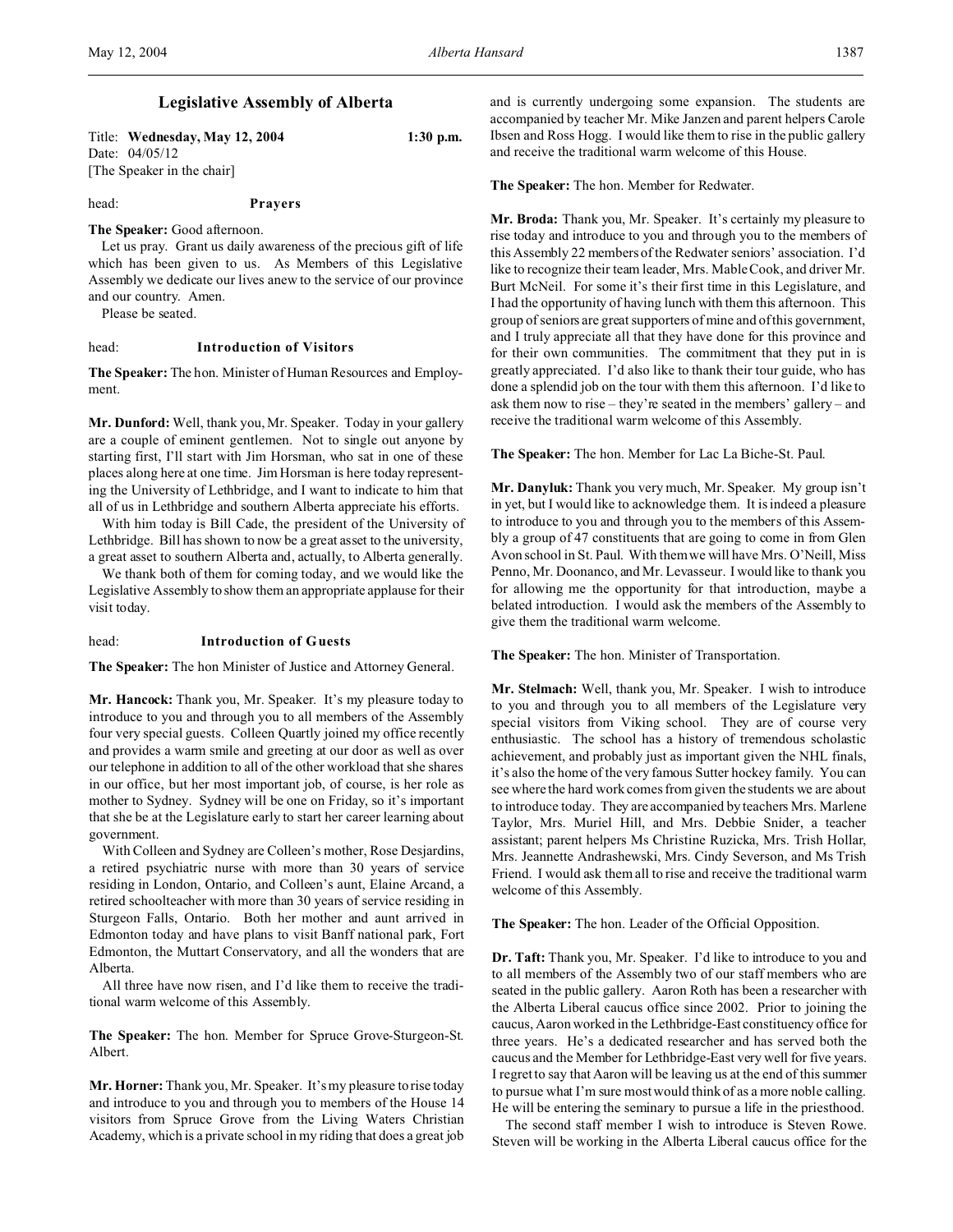summer under the STEP program. He's currently enrolled at the U of A and is working toward his bachelor of arts degree in political science, specializing in Middle Eastern and African studies. Before going to university, Steven spent several years working in the oil field and, before that, a few years working in Israel as a farm labourer.

I would ask them both to rise and receive the warm welcome of the Assembly. Thank you.

**The Speaker:** The hon. Member for Drayton Valley-Calmar.

**Rev. Abbott:** Thank you, Mr. Speaker. It's a great pleasure to rise today and to introduce two outstanding guests, both from the village of Breton, where I resided for 12 years. The first one I've introduced before. He's the mayor of Breton, also the vice-president of the AUMA, and today he was discussing the rural development initiative. I'll ask Darren Aldous to stand.

Secondly, Mr. Speaker, formerly of Breton but who has now moved to this fine city, a very good friend of mine, one of Alberta's great volunteers. In fact, he helped me get elected. Let's give a big round of applause and welcome also to Ben Haluszka.

I'd ask them both to rise and receive the welcome.

**The Speaker:** The hon. Member for Wainwright.

**Mr. Griffiths:** Thank you, Mr. Speaker. It is a great pleasure of mine today to rise to introduce Mayor Barb Sjoquist and CAO Terry Tiffen, both from the village of Edgerton within my constituency. Edgerton is a small community, but they think big, and they're a model for rural development in this province. They're seated in the public gallery, and I'd ask them to rise and receive the traditional warm welcome of this Assembly.

#### *1:40*

**The Speaker:** The hon. Member for Calgary-Fort.

**Mr. Cao:** Thank you, Mr. Speaker. It's a great pleasure for me to stand and introduce to you and through you to members of the Assembly an excellent Calgarian who has just moved to Edmonton, Stephen Addo. Stephen is now working as registrar of the Alberta Society of Engineering Technologists. Stephen came to Canada from Ghana, West Africa, with an engineering degree and then worked in New Brunswick. He is also a reservist officer in the Canadian armed forces, and he is now settling here in Edmonton. I want him to stand and receive the warm applause from the Assembly.

**The Speaker:** The hon. Minister of Sustainable Resource Development.

**Mr. Cardinal:** Thank you very much, Mr. Speaker. It's a pleasure to introduce to you and through you to the Members of the Legislative Assembly three members of the policy development team of my department. They are seated in the members' gallery: Leanne Connell, Darrell Hemery, and Graham Statt. I'd like them to rise and receive the traditional warm welcome of the Assembly.

**The Speaker:** The hon. leader of the third party.

**Dr. Pannu:** Thank you very much, Mr. Speaker. It gives me great pleasure to introduce to you and through you to all members of the Assembly two good friends of mine, Héctor González, who is one of my constituents and thus my boss and also a former graduate student of mine, and Leo Campos, a well-respected and well-known community activist. Like thousands of other Canadians of Chilean ancestry they were forced to flee their homeland because of the brutality and oppression of the Pinochet dictatorship. Both of these gentlemen are sitting in the public gallery. I will now request them to please rise and receive the warm welcome of the Assembly.

**The Speaker:** The hon. Member for Edmonton-Highlands.

**Mr. Mason:** Thank you very much, Mr. Speaker. It's my pleasure to introduce to you and through you to all members of the Assembly another two well-respected leaders of the Chilean community, Ramon Antipan and Sandra Azocar. Ramon Antipan is representing the Chilean-Canadian Community Association of Edmonton and Sandra Azocar the Chilean Canadian Cultural Society. Like thousands of other Canadians of Chilean ancestry they were forced to flee their homeland because of the brutality and oppression of the Pinochet dictatorship. Ramon and Sandra are seated in the public gallery, and I would ask them to please rise and receive the traditional warm welcome of the Assembly.

### head: **Oral Question Period**

**The Speaker:** First Official Opposition main question. The hon. Leader of the Official Opposition.

# **Taxation Policy**

**Dr. Taft:** Thank you, Mr. Speaker. When it comes to a tax system that's fair for everyone, Alberta has fallen behind British Columbia and Ontario. Albertans earning \$80,000 or less pay more in personal income taxes than people in B.C., and Albertans earning \$70,000 or less pay more in personal income taxes than people in Ontario. My questions are to the Minister of Revenue. Why does this government charge middle-income earners more in income taxes than our competitors in Ontario and B.C.?

**The Speaker:** The hon. minister.

**Mr. Melchin:** Thank you, Mr. Speaker. I'd like to repeat an answer to the same question asked yesterday actually. With respect to the Alberta government's policy on taxation we have gone for some time, as we know, to a single rate for simplicity's sake to avoid a whole bunch of problems that are actually punitive to those that are in family situations, income between husband and wife. When you look at the levels of who earns what income, there are varying amounts at various ranges between \$20,000 to \$80,000, whether you're single, whether you're two parents, whether you have a family.

In many of the categories Alberta rates are still lower than all the provinces, but in all of the categories our rates wouldn't necessarily be the lowest. What is true and what continues to be true is that our overall tax load on persons remains the lowest in all provinces, throughout the country.

#### **The Speaker:** The hon. leader.

**Dr. Taft:** Thank you. To the same minister: how does the minister justify the unfair policy that under Alberta's flat tax a cabinet minister pays the same tax rate as a Wal-Mart employee?

**Mr. Melchin:** Mr. Speaker, let's take that example, then, and understand that. First off, we have the highest exemption of taxes at the low rate. Our exemption rate started at \$13,000 and is indexed,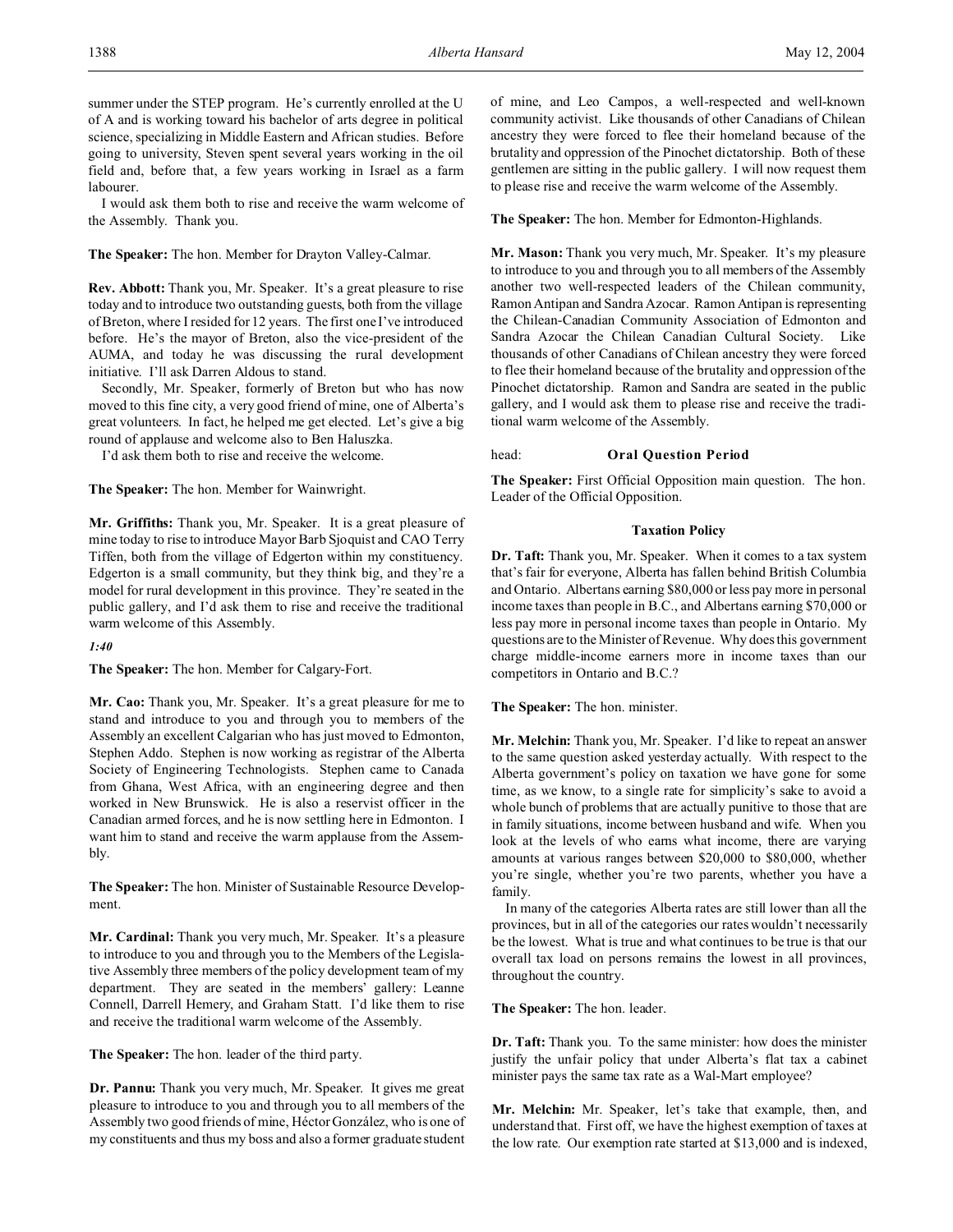growing every year. Approximately \$15,000 of income that an individual earns is with no taxes paid at all. So if you want to take the person at the low rate, the Wal-Mart worker, they paid nothing, virtually no taxes because \$15,000 of it is exempt.

**Dr. Taft:** To the same minister: how does the minister justify the unfair policy that health care premiums take a bigger percentage of income from an Albertan earning \$50,000 than from an Albertan earning \$150,000?

**Mr. Melchin:** Mr. Speaker, with respect, the person that earns the \$150,000 still pays more taxes than the person at \$50,000. They are always paying more taxes in absolute dollars.

When we say unfair and punitive, why is it that there should be an approach to penalize income? Just because you want to destroy the initiative to work overtime, do you want to destroy the initiative to attract people here that want to take the risk and earn money? No, we're not going to penalize those people that want to take the initiative and earn income.

Thank you.

**The Speaker:** Second Official Opposition main question. The hon. Member for Edmonton-Gold Bar.

# **Automobile Insurance Reforms**

**Mr. MacDonald:** Thank you, Mr. Speaker. The Finance minister in an astonishing display of mismanagement admitted to the Public Accounts Committee this morning that she fumbled the ball on skyrocketing auto insurance rates when she indicated that she didn't know her department was rubber-stamping rate increases that led to a record high 59 per cent rise in auto insurance premiums for average Albertans. Adding insult to injury, the minister tried to paint herself as a heroine by stating that she had stepped in after the fact with a freeze that effectively locked in those rates until 2005, permanent high prices for auto insurance. My first question is to the Minister of Finance. Why did you stand by and do nothing when Albertans were facing unprecedented auto insurance rate increases?

**Mrs. Nelson:** Well, first of all, Mr. Speaker, I'd like to clarify something. For a chairman of a Public Accounts Committee to come in here and tell barefaced lies to this House – I did not say that at that committee this morning, and I am very upset with that coming in here to this House, and I'll deal with that later.

Let's get on to the insurance issue, Mr. Speaker. When it was raised in the activity and annual report of the Department of Finance that this was an issue that had to be dealt with, clearly that's exactly what we did. I have to say that when we raised this issue and realized that Albertans were being jeopardized and penalized from abiding by the law in this province by having available affordable and accessible insurance, we took action and we didn't wait.

We put together a team to come forward with recommendations. That was co-chaired by the Member for Medicine Hat, who took copious months and hours to gather information to bring forward to our caucus so that we could make some rational, logical, straightforward decisions that would be to the benefit of Albertans, and we did that last summer. We further put together an implementation team to carry forward the recommendations from our July caucus meeting to put in a new structure for Albertans that would benefit them, and I take great exception to you, sir, indicating anything different than that.

I believe that we are on a path that this summer will bring to Albertans an insurance plan that will serve them well, that will serve their needs and will be there for them. That's what we're aiming for, and we are on target to deliver just that, Mr. Speaker.

**The Speaker:** Do I take it that the Minister of Finance will be rising later on a point of order or privilege?

**Mrs. Nelson:** Yes, I will.

**The Speaker:** The hon. member.

**Mr. MacDonald:** Thank you. Again to the same minister: why did you stand by and do nothing while the auto insurance industry was racking up record profits totalling \$2.6 billion, some of that on the backs of Alberta consumers?

**Mrs. Nelson:** Well, you know, Mr. Speaker, I don't know where the hon. member has been, but we've been debating this issue for a whole year in this House and before that, and I can tell you that we have not sat back. We have done consultation. We have done work. We've brought two pieces of legislation forward in this House that have been debated in this House and passed in this House to put a structure forward that will give Albertans an insurance program that will work. We are in the process of finalizing those regulations, and they will be up and running this summer.

#### *1:50*

**The Speaker:** The hon. member.

**Mr. MacDonald:** Thank you, Mr. Speaker. Again to the same minister: when will you show us proof that of the 155 of the 157 applications for rate increases that were rubber-stamped by your department – where is the justification for this, and if not, will you roll rates back to pre March 2002 levels?

**Mrs. Nelson:** Mr. Speaker, the Department of Finance does not rubber-stamp applications for rate increases. There is an Automobile Insurance Board, that receives applications from the industry. They look at the prudence of those applications. If they feel that they were not correct, they would send them back.

Was it a good enough scrutiny? Probably. At the time it might have been. I don't think it is for the future. That's why under our new regulations we will be regulating insurance premiums, and we will be regulating them in the best interests of Albertans.

**The Speaker:** Third Official Opposition main question. The hon. Member for Edmonton-Gold Bar.

#### **Public Insurance Model**

**Mr. MacDonald:** Thank you, Mr. Speaker. Revenue to the province of Alberta from crop and hail insurance premiums is estimated to total \$153 million in this budget year. My first question is to the Minister of Agriculture, Food and Rural Development. How much is estimated by the government to be paid out to farmers in crop and hail insurance this year?

**Mrs. McClellan:** Mr. Speaker, I am by tradition a very . . . [interjections]

**The Speaker:** The hon. Deputy Premier has the floor.

**Mrs. McClellan:** I am by tradition, I think, a calm and reasoned person in this House, and I always take the questions that I receive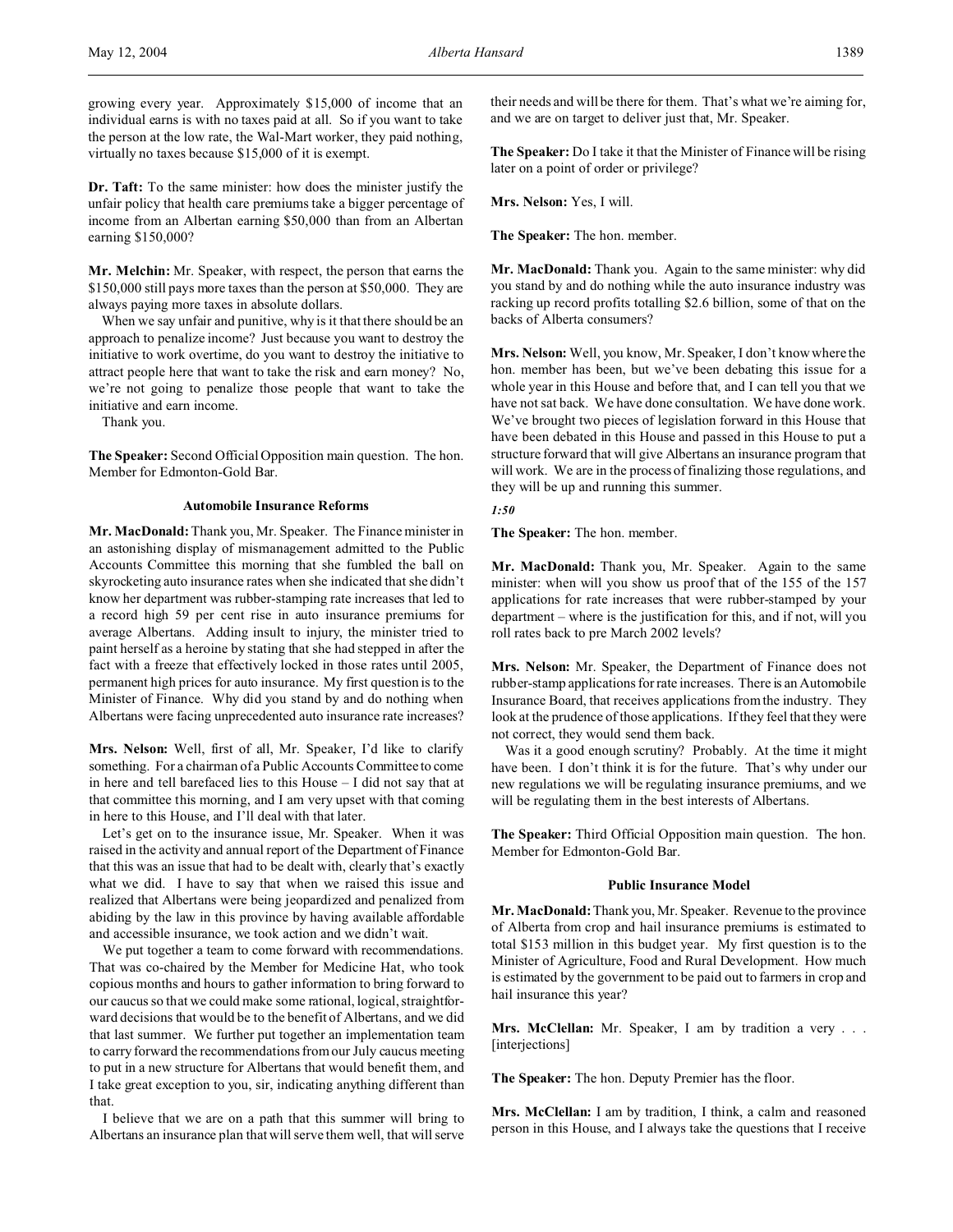from hon. members most seriously. But I want to say that if the hon. member believes that I can today describe what the crop conditions of this province are going to be this year, if I had those talents, Mr. Speaker, there probably would be another place for me.

**Mr. MacDonald:** To the Minister of Finance: given that we have over \$400 million set aside for that program, why is the government involved in crop and hail insurance programs and will not consider public automobile insurance in this province?

**The Speaker:** Hon. minister, I have a real problem here looking at the rules and understanding how that question fits in. There are two sides to that question; take whichever one you choose, if you wish.

**Mrs. McClellan:** Mr. Speaker, the hon. member knows full well that the crop insurance program, that has over 40 years of successful history in this province, is a tripartite program that has been developed by and shared by the producers, the government of Canada, and the government of Alberta. He should also know – if he were to research this, it's not hard to find this information – that this program is actuarially sound in the entirety of the program. So it is a completely different matter. It is a risk-management tool that has been accepted on a national basis.

Mr. Speaker, I think the hon. member should also know that agriculture is a 50-50 shared jurisdiction with the government of Canada, one of the only departments that is, and all of the programs that we develop on a national basis, such as crop insurance, any of the risk-management tools, the agricultural policy framework, are developed in consensus with the 10 provinces, the territories, and the federal government. To compare that to auto insurance, I can't go there.

**The Speaker:** The hon. member.

**Mr. MacDonald:** Thank you, Mr. Speaker. This time to the Minister of Finance: given that close to 60 per cent of Albertans indicated via a government poll that they want public auto insurance, why is that not debated at the standing policy committee? Why can't we have public auto insurance in this province?

**Mrs. Nelson:** Mr. Speaker, when we as a caucus went through the process of evaluation just about a year ago, we made the decision that our policy would be to go with the private sector delivering automobile insurance in the province of Alberta for a number of reasons. One, we saw no direct advantage for a change, and we had a structure here that in fact could very well deliver the product.

Now, as everyone knows, the path to delivering that product has been a difficult one because – let's be very honest – to accomplish our goal of lowering our rates so that they're affordable and accessible, money has had to come out of the system, and that's been on the side of the premiums that have been paid. Clearly, that hasn't always been accepted with warm feelings from the industry. However, they have come to the table and are prepared to continue on, and that would be the preference from going out and creating a government entity to do the same function. So we chose to go with the private sector and have them continue on operating in this province.

Let's be very honest. There are roughly 70 insurance companies in the province, and they have branch offices throughout Alberta with a number of people who are perfectly capable of delivering this service to Albertans as they have in the past but at a reasonably priced cost.

# **Speaker's Ruling Oral Question Period Rules**

**The Speaker:** Hon. members, I feel that I must make a clarification. *Beauchesne* 409, dealing with questions in question period, says that in order for a question to be in order, "It must be a question, not an expression of an opinion, representation, argumentation, nor debate."

Now, there's also a tradition we follow here that if an hon. member is recognized, they raise a first question and then they're allowed two supplementals. It has always been understood that supplementals must have something to do with the first question. I'm sorry; I just cannot find the connection between crop insurance and automobile insurance.

The hon. leader of the third party.

# **Supplementary Prescription Drug Benefit Program**

**Dr. Pannu:** Thank you, Mr. Speaker. A young mother fighting cancer recently approached my office. She was turned down for the government supplementary drug benefit plan because she owes \$401 in health care premium arrears even though she's paying back the arrears at the rate of \$50 per month. To withhold health benefits from someone with a life-threatening illness as a collection tactic is deplorable. To the Minister of Health and Wellness: why does this government have a policy of denying access to the supplementary prescription drug program to cancer patients who are in arrears on their health care premiums even when an agreement is in place and is being honoured to pay these arrears?

**Mr. Mar:** Mr. Speaker, it is the policy of this government that individuals are not restricted from accessing the health care system regardless of their ability to pay, first off. I would be concerned about this circumstance as outlined by the hon. member. I don't have any details. He's not provided me with the advantage of any material before me. But if the hon. member would like to provide me with the details, I would certainly be pleased to look into this matter.

# **The Speaker:** The hon. leader.

**Dr. Pannu:** Thank you, Mr. Speaker. I will provide the minister with the details.

However, given that this question is about the policy, not just one individual, how can the government justify an uncaring policy that uses eligibility for supplementary health benefits as a coercive tool for collecting past health care premium debts?

**Mr. Mar:** I've already indicated what the policy of the government is, Mr. Speaker. So, again, I'll look forward to the individual details of this particular case.

**Dr. Pannu:** Mr. Speaker, I have the policy here.

Why does the minister consider it acceptable that a cancer patient meeting the terms of an agreement to repay their Alberta health care premiums is denied access to the modest benefits provided by the government's supplementary drug benefit plan?

#### **The Speaker:** The hon. minister.

**Mr. Mar:** Thank you. I believe, Mr. Speaker, the hon. member has asked the same question three times.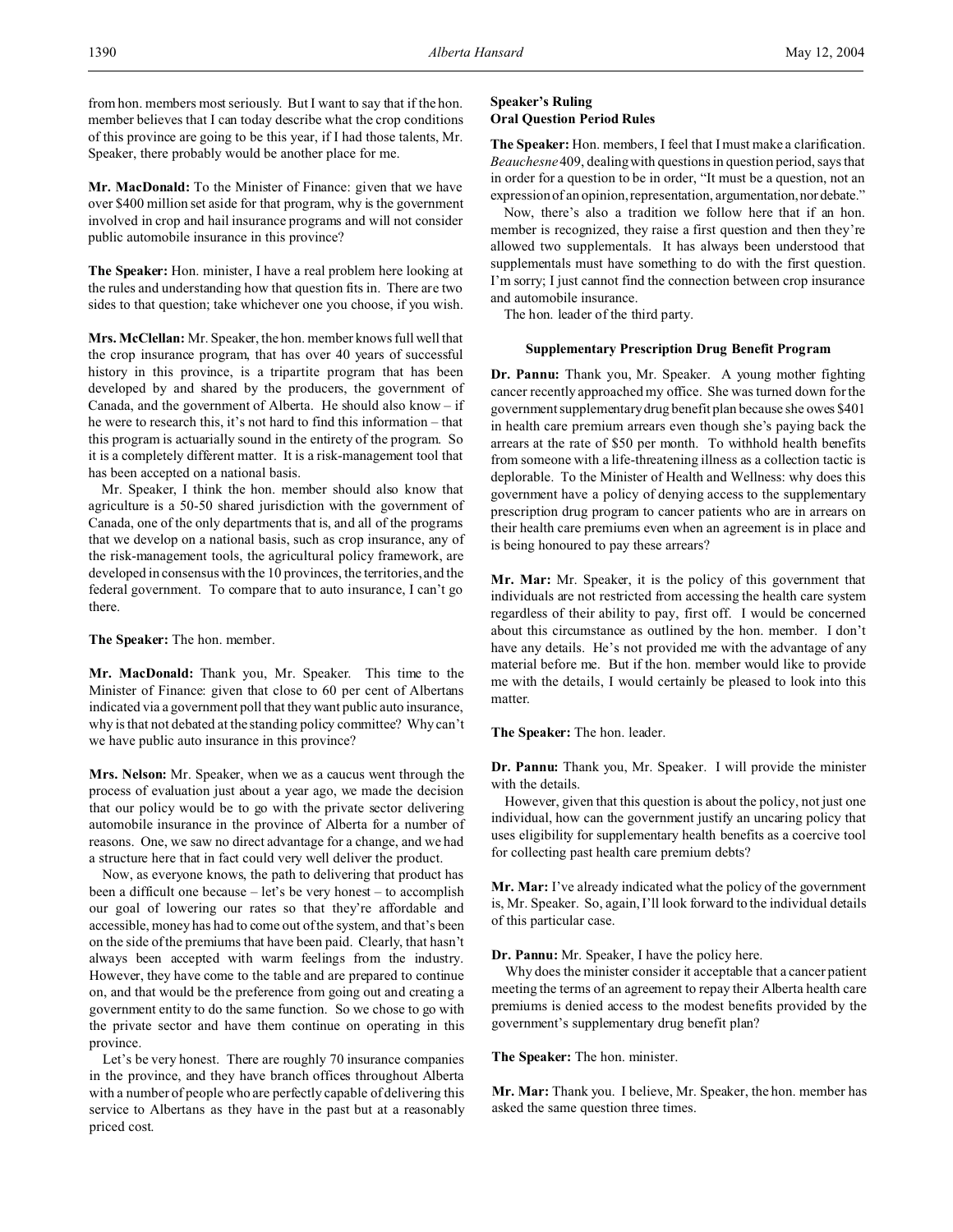#### **Health Care Reforms**

**Mr. Lord:** Mr. Speaker, last week we had a town hall forum in my constituency on the future of health care, which overall went very well. Questions were asked as to what areas we might be looking at changing and why there was any need for it. My first question is for the Minister of Health and Wellness. I am wondering if high-profile special events, such as last night's Calgary Flames/San Jose hockey game, generally have had any noticeable impact on the number and type of emergency room visits to local emergency rooms.

**Mr. Mar:** Well, Mr. Speaker, let me say right off the top that I can't think of very many emergencies that would have kept me away from the television set last night.

There have been media reports, Mr. Speaker, that there have been a reduced number of calls for fire, for police, and for ambulance services when a Flames game is underway. In fact, there's a media report – and I've been advised of this personally – that the games may in fact result in people reporting their illnesses differently. A man who was undergoing a heart attack was asked a standard question in the triage as to when these symptoms started. He said: between the second and the third periods.

That I'm aware of, Mr. Speaker, the regional health authorities in their emergency rooms do not record the impact that such special events may have on their emergency room visits. They do, however, schedule emergency staff in accordance with what their historical data has been with respect to when they are busy, such as on weekends.

*2:00*

**Mr. Lord:** To the same minister: given that the Fraser Institute report indicates that Canada is experiencing a much greater shortage of physicians and specialists per capita than any other OECD country, could the minister explain what Alberta is doing to solve the current doctor shortage?

**The Speaker:** I gave a little caution here a little earlier to the hon. Member for Edmonton-Gold Bar about consistency in questions. Once again, I am having a real difficult time finding the connection between emergency room visitations and an OECD report. Do you have another one?

**Mr. Lord:** My final supplemental question for the same minister along the line of health care reform areas that we might be looking at is: is it the case that there is evidence to indicate that people may be doing or not doing things that might impact their overall health in terms of their lifestyle? What would the minister be proposing to do if that is the case?

**Mr. Mar:** Mr. Speaker, indeed, there are many examples of people who are taking responsibility for their own health in this province – we applaud that – but there are of course many examples where individuals are not.

We are in the business of promoting wellness. We think that this is an underlying theme that must move forward as we try to reform and renew the health care system. We believe in the importance of investing in promotion and prevention. We think that there are frankly many, many areas where people could be doing better. We do have a tobacco reduction strategy. We have a Healthy U campaign that's underway. We've worked in collaboration with other portfolios, such as the hon. Minister of Learning, who has put forward mandatory daily physical education.

Mr. Speaker, regions throughout this province are committed to

wellness programs. We are setting targets such as a 10-year target for diabetes, and we are moving in a strategy to help promote better exercise and better eating habits so that we can actually make those targets happen 10 years from now.

**The Speaker:** The hon. Leader of the Official Opposition, followed by the hon. Member for Medicine Hat.

#### **Charlebois Consulting Ltd.**

**Dr. Taft:** Thank you, Mr. Speaker. According to public accounts tabled yesterday, the Department of Health and Wellness awarded almost \$120,000 in contracts to Charlebois Consulting, a company 100 per cent owned by the minister of health's former executive assistant Kelley Charlebois. In fact, in the two years since Kelley Charlebois left his position with the minister, the Minister of Health and Wellness has awarded a total of over \$250,000 in contracts. My questions are to the Minister of Health and Wellness. How does the minister explain giving over a quarter of a million dollars in government contracts to a PR firm owned by his former executive assistant?

**Mr. Mar:** Let me say first of all that that would include the expenses that were incurred in the conduct of this business, but most of all, Mr. Speaker, we get very, very good value and excellent advice from Mr. Charlebois.

**The Speaker:** The hon. leader.

**Dr. Taft:** Thank you, Mr. Speaker. Could the minister tell us what reports Charlebois Consulting has completed for Health and Wellness, and would he table them, please?

**Mr. Mar:** Mr. Speaker, there are no reports as such.

**The Speaker:** The hon. leader.

**Dr. Taft:** Thank you, Mr. Speaker. Can the minister tell us whether Charlebois Consulting won these contracts through a competitive process?

**Mr. Mar:** No, Mr. Speaker.

**The Speaker:** The hon. Member for Medicine Hat, followed by the hon. Member for Edmonton-Glengarry.

#### **Alcohol Ban in Provincial Parks**

**Mr. Renner:** Thank you, Mr. Speaker. For the past few years about this time of year I've stood in my place and asked questions of the responsible minister regarding an issue of concern to me and to others in my constituency with respect to a rite-of-passage party, so to speak, in the Cypress Hills and the increasing amount of violence and dangerous conditions that seem to be progressing each year. The minister indicated each time I've asked the question that he is intending to take the situation seriously and will be putting into place a number of reforms. Well, this year the minister certainly has taken the situation seriously and, some would argue, has maybe even overreacted to the situation by announcing that there will be a pilot project instituted in a number of parks that involves an outright ban of alcohol in provincial parks. My questions are to the Minister of Community Development. I would like to ask the Community Development minister how it is that he came to choose the three locations for his pilot project that will be running on the long weekend in May?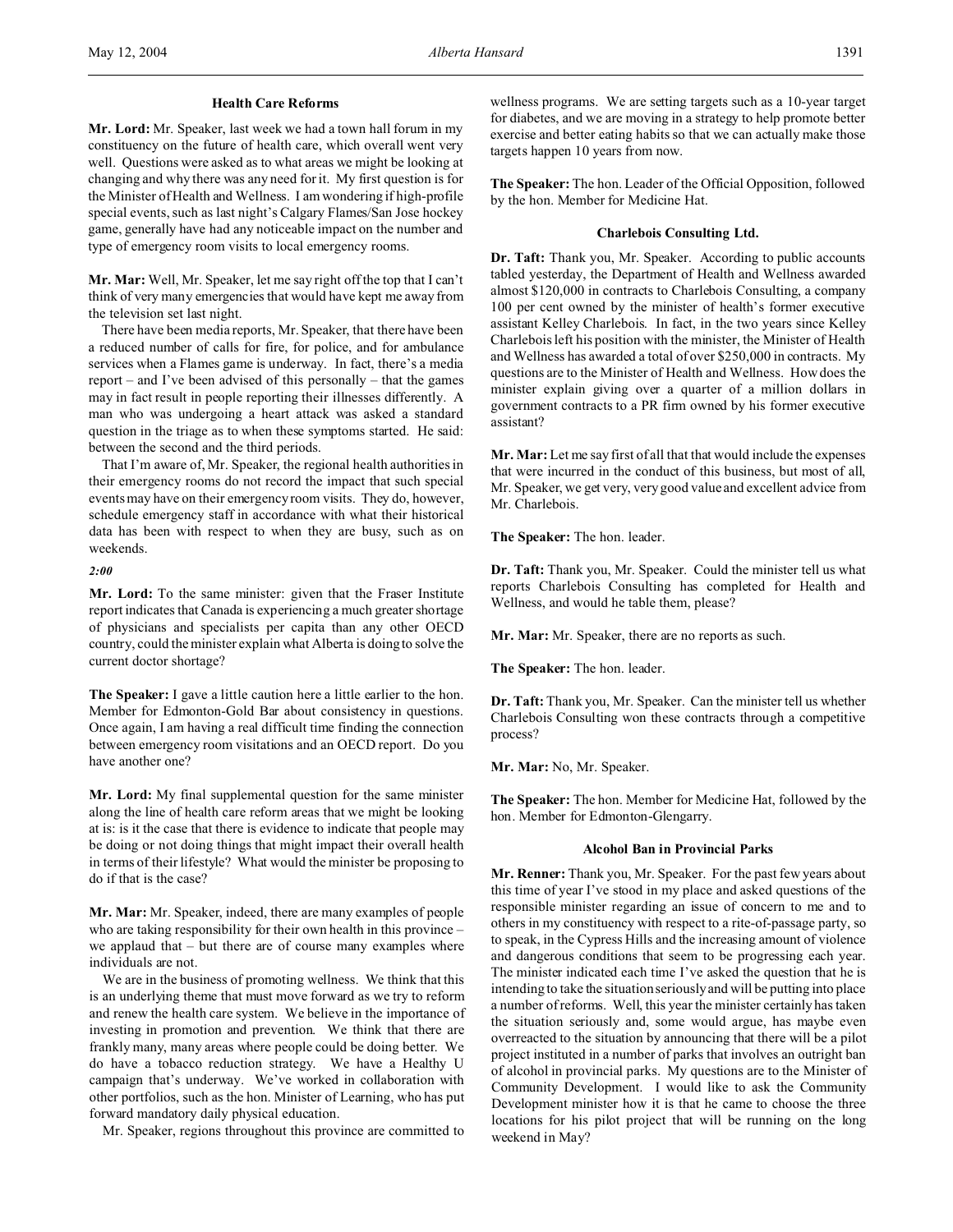**The Speaker:** The hon. minister.

**Mr. Zwozdesky:** Thank you, Mr. Speaker. Well, the hon. member is exactly correct in that preamble with respect to the sudden and very sharp increase we have seen in liquor-related offences in our provincial parks. I want to say that we are prompted by the fact that 240 liquor-related offences occurred on the May long weekend a year or so ago, and over 50 per cent of those were attributable to three provincial campgrounds: Aspen Beach, Miquelon Lake, and Cypress Hills. As a result, we chose to do a pilot in those three provincial parks only to try and ensure that visitors and Albertans alike have a more enjoyable and a safer weekend there. So it's a total temporary liquor ban project on a pilot basis.

**Mr. Renner:** Can the minister tell us how this ban will be enforced?

**Mr. Zwozdesky:** Mr. Speaker, we're undertaking an extensive advertising and promotion campaign, if you will, so that potential visitors will be apprised of what is happening with respect to the liquor ban enforcement in those three provincial campground areas. We'll be putting signage on main roads. We'll be putting signage at the entrances, at the campground facilities, and distributing leaflets and brochures and so on to make sure that it's well understood.

Secondly, the enforcement side will be handled by our parks conservation officers and working in tandem with other enforcement agencies so that we will see, potentially, fines, if necessary, up to \$100, perhaps court appearances. Some people will be asked to leave for that weekend if they violate the law. In a general sense, we're hoping for compliance from visitors who might be thinking of carrying alcohol into those three provincial parks only to please not do that or it will be confiscated or they'll just be turned away.

**The Speaker:** The hon. member.

**Mr. Renner:** Thank you, Mr. Speaker. My final question is to the same minister. Given that this is a pilot project, can the minister tell us how the results of this pilot will be evaluated, and does he expect that this kind of liquor ban would be extended to other provincial parks and campgrounds as a result?

**Mr. Zwozdesky:**Well, Mr. Speaker, I think we'll be doing the usual things that we do with respect to satisfaction surveys of the individuals who visited those sites over that long weekend in those three locations and seeing whether or not the main objective of creating a more enjoyable and a safer May long weekend did occur. Were there fewer problems? Was there less vandalism? Was there less rowdiness? Were there fewer complaints and so on? Those will be some of the benchmarks.

To the second part of the question the answer is: no, not at this time. We're waiting to evaluate the pilot results, and then we'll go from there, but we have no intention of expanding this temporary liquor ban into other parks whatsoever, unless something really dramatic happens and it were to become necessary to look at that possibility.

Thank you.

# **Twinning of Highway 4**

**Mr. Bonner:** Mr. Speaker, the Minister of Transportation has suggested that the plans for the eastern route of highway 4 through Milk River had many problems, but he fails to recognize a third design that was presented to him to keep the route on the east side. To the Minister of Transportation: given that in the design provided

by O'Brien Engineering & Surveys Ltd. created in August of 2000, the survey solves the problems that the minister brought up about the sewage pond and the secondary road crossing, why has the government not considered this design?

**Mr. Stelmach:** Mr. Speaker, as I mentioned yesterday, this decision was made five years ago. Later today, at a very appropriate time in our schedule, I will be tabling quite detailed responses to the questions raised by the hon. member yesterday that not only will answer this question but others that he may have with respect to this project.

*2:10*

**Mr. Bonner:** To the same minister, Mr. Speaker: given that the reeve of the county brought this new design to you expressing the county's support behind it, will this government consider the redesign?

**Mr. Stelmach:** Mr. Speaker, there are many, many contributors to a final decision made given the new location of the highway. They, of course, do include input from the municipality but also from numerous engineering consultants that might have been hired either by Alberta Transportation or by another party with interest as to the location of the highway. We look at all the information that comes before us, and we make the best decision possible.

**Mr. Bonner:** To the same minister, Mr. Speaker: why is this government content with spending so much more money on a western route when a more economically viable and environmentally friendly solution for the eastern route has been found?

**Mr. Stelmach:** Mr. Speaker, the hon. member is making his own opinion on what is cheaper and what is not cheaper. In five years a lot has happened in that particular area, and I would ask him to wait for the answers that I will table. He can review them, and then he can bring anything else forward that he may like with respect to that project.

**The Speaker:** The hon. Member for Spruce Grove-Sturgeon-St. Albert, followed by the hon. Member for Edmonton-Centre.

#### **Wheat and Barley Marketing**

**Mr. Horner:** Thank you, Mr. Speaker. It appears that Bill 206, introduced in the Legislature by the hon. Member for Calgary-Mountain View, may be held over until the fall sitting of the Alberta Legislature. Many Alberta farmers were hopeful that passage of Bill 206 would pressure the Canadian Wheat Board and the federal government to work with the province in setting up a test open market for Alberta over the summer. My question is for the Minister of Agriculture, Food and Rural Development. Can the minister tell us what the plans are and what she will be doing in the interim of the summer, between the sessions, on Bill 206?

**Mrs. McClellan:** Well, Mr. Speaker, certainly, Bill 206 is one approach to the attempt to offer marketing choice to the producers in our province.

We will continue with our Choice Matters campaign. That has been circulated and, I must say, very well received and I think well received because it's factual. I have invited people who take exception to the campaign to identify to me any errors or weaknesses in this document. Difficult for them to do because it is a document submitted from the Ontario Wheat Marketing Board and others, and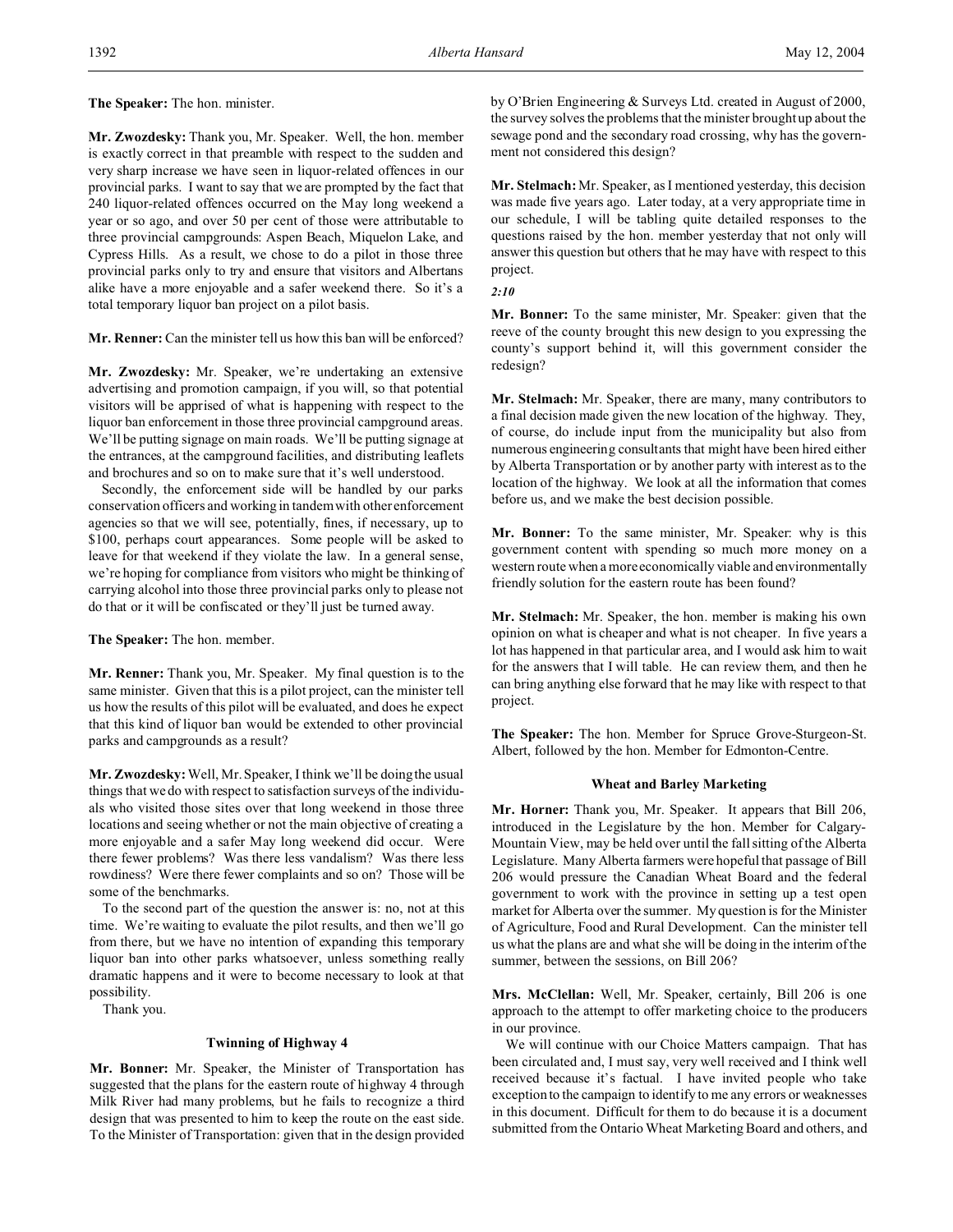I'm going to continue to negotiate with Minister Speller and Minister Alcock, because I truly believe that when they fully understand what the farmers of this province are asking for, they will be hard-pressed to deny it to them on the basis of fairness and equality and choice. This is a democracy. These people own their product. They did not have the opportunity to vote to come into this board, as other marketing boards have. It is my anticipation that those ministers will see that and, clearly, provide the legislative changes that are necessary.

I am also hopeful that the members of the Canadian Wheat Board will recognize the value of their own corporation and understand that they could operate in a world of choice and of a competitive nature.

**The Speaker:** The hon. member.

**Mr. Horner:** Thank you, Mr. Speaker. Given the minister's response, am I to take it that the Canadian Wheat Board has not responded to our efforts for marketing choice?

**Mrs. McClellan:** They have responded in a number of ways. One, they've taken exception to our campaign, called it undemocratic. I actually call the opportunity to market your own product democratic, but that's something, I guess, we disagree on.

Mr. Speaker, we had hoped that they would consider it a proposal. We had hoped that they would look at it in that way and that if there were need for improvement in this test market proposal, they would offer those to us, that if they saw ways that it could be strengthened or improved or how it could work, they would come back to us. In fact, what they have done is opt to give not one ounce of consideration even though 83 per cent of the producers in our province have asked for choice. As I understand it, they continue to tell anyone in our government that they will not consider any proposal that they see as a threat to their existence.

**Mr. Horner:** A final supplemental, Mr. Speaker. The minister mentioned the Choice Matters campaign in her answers to me. I'm wondering if she has heard from Alberta producers that would indicate to her that support is lessening or growing for our choice campaign.

**Mrs. McClellan:** Mr. Speaker, the indications we have from producers are that they like the information. It's factual; it's straightforward; it's easily understood.

I recently met with the Canadian Federation of Independent Business, of which many producers in this province are members. That organization in fact found that 91 per cent of its members supported choice. So we're not going to give up. It's obviously what the producers in this province want. This government has a responsibility to represent their views, not those of a monopoly.

I will end with this one more time: this is not a threat to the Canadian Wheat Board. This government has never advocated the end of the Wheat Board, and if the Wheat Board is as good as they say they are – and they have told me that on repeated occasions – they are under no threat from offering marketing choice to the producers in this province.

**The Speaker:** The hon. Member for Edmonton-Centre, followed by the hon. Member for Edmonton-Highlands.

#### **Water Storage**

**Ms Blakeman:** Thank you, Mr. Speaker. Yesterday the Minister of

Environment said that we needed to build more water storage. My questions today are to the Minister of Environment. Can the minister clarify what methods of water storage he is considering?

Thank you.

**Dr. Taylor:** Well, Mr. Speaker, I was talking and looking out into the future for Alberta. My point was that as we move into the future, we need to have a sustainable supply of water for Alberta: for Albertans in their homes, for Alberta industry, for Alberta agriculture, and for the aquatic habitats. Let me start by saying that we're looking at the future.

The way the Alberta supply comes is in the spring. We get the runoff, and it comes, and we pass on, depending on the river basin, anywhere from 70 to 85 per cent into Saskatchewan. What we need to do and what I very clearly said yesterday is to look at ways we can capture more of that water. We haven't done that yet, but I hope that in the future as a government we will actually look at ways that we can capture more of that water.

**Ms Blakeman:** The quote was actually, "Conserving water means building storage."

Given that evaporation would make water storage useless in curbing the shortages that are taking place, why is the minister considering this kind of thing?

**Dr. Taylor:**Well, obviously, Mr. Speaker, the people that write her questions have no idea about water storage.

Let me give you the example of the Oldman dam. It doesn't all evaporate. There's lots of water in the Oldman dam, and it controls the water that flows through Medicine Hat and Lethbridge. I can tell you that in 2001 if it wasn't for the Oldman dam, Medicine Hat probably would not have had water. There was enough storage in the Oldman dam that we could keep the water flowing through the Medicine Hat area. Certainly, there's an evaporation issue, but we can store lots of water, and it's a minimal problem.

**The Speaker:** The hon. member.

**Ms Blakeman:** Thank you. Again to the same minister: given that groundwater reservoirs are by far the better way to store water, why is the minister not considering long-term solutions such as moving flood dykes away from flood plains so that wetlands can be restored, thus feeding groundwater sources?

**Dr. Taylor:** I'd better be a bit careful here, Mr. Speaker. We need to look at all sources of storage – and that's the point I was making – as we move forward. We do not have a plan to store more water, but we need to develop a plan. We need to look into the future, determine the needs of Albertans, and then figure out how we're going to store more of that water that passes on to Saskatchewan to meet the future needs of this growing province.

**The Speaker:** The hon. Member for Edmonton-Highlands, followed by the hon. Member for Edmonton-Rutherford.

# *2:20* **International Air Services**

**Mr. Mason:** Thank you very much, Mr. Speaker. Yesterday the Minister of Economic Development bragged in a news release that the government had snagged another direct international flight for the Calgary airport. However, the minister neglected to mention the fact that his government and the Edmonton Tory caucus have said to Edmontonians who are frustrated by the lack of international flights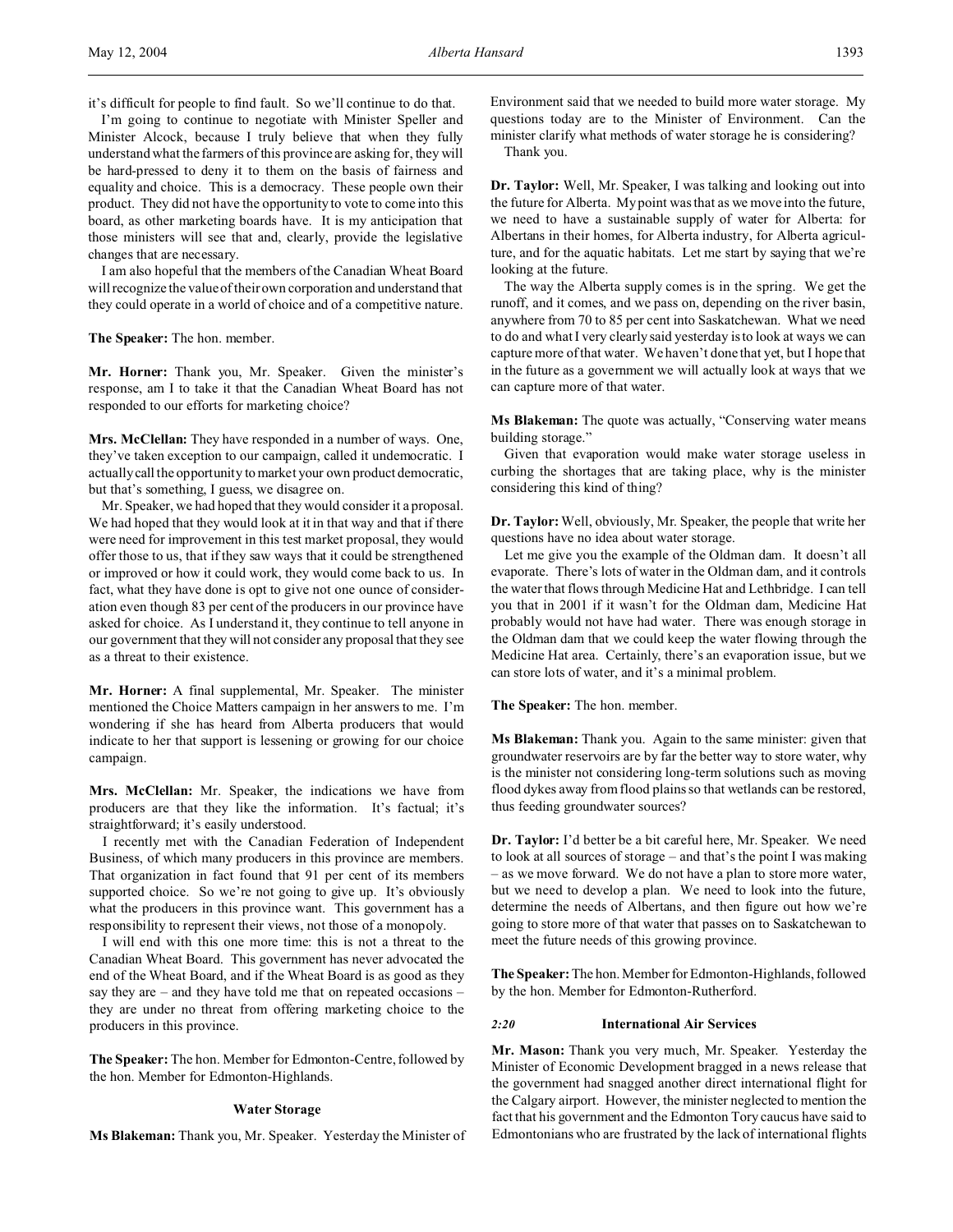out of Edmonton: hasta la vista, baby. While the government ministers are ferried about in the government's own private Air Farce, severely normal Edmontonians have only 12 international flights per day as compared to 39 for Calgary. My questions are to the Minister of Economic Development. Why is it that an Edmonton-based minister is not making it a priority to increase service from the Edmonton International Airport, instead choosing to follow the long-standing Tory policy of ignoring Edmonton?

**Mr. Norris:** Oh, where to begin, Mr. Speaker? I just don't know. First of all, I would like to say, with all due respect to the hon. member opposite, that I'm a minister of the Crown in the province of Alberta. I am not a minister for the city of Edmonton in any way, shape, or form. We are very well represented in Edmonton after the last election with the hon. members surrounding me, but the judgments that I make as a Minister of Economic Development are for the province of Alberta.

Clearly, the City Centre Airport, which the hon. member alluded to, is a vital piece of development for not only Edmonton, for which we should be very grateful to northern Alberta, but for all the north, where we book about \$50 billion or \$60 billion worth of projects right now. Access into Edmonton is clearly one of the big concerns and one of big reasons they choose to come to Edmonton. So on that particular issue I believe that the hon. member should be very clear that our job as a government is to help promote economic development in any region of the province. It doesn't matter if it's Calgary or Edmonton or rural Alberta. It just matters that it makes good economic sense. In this case it does.

I think I'd like to correct the hon. member and say, respectfully, that I was not quoted as saying that we got another flight for Calgary, nor did we. We are very, very pleased that the tour operator out of Britain decided to extend their season. It used to end in October, Mr. Speaker. They've now decided to go year-round. That was the work of – get this – one of our missions that we took where we may have bought some orange juice, but we also secured new flights into Calgary, and this is a direct result of it.

I'll conclude by saying that the bottom line about any new charters, whether they come into Calgary or Edmonton, is beneficial for all of Alberta because then Travel Alberta kicks into gear to spread the word and get to see the whole province of Alberta. So we're very happy. It's a great, positive situation, Mr. Speaker.

**The Speaker:** The hon. member.

**Mr. Mason:** Thank you very much, Mr. Speaker. Why is it that this minister's priority has been to secure access to Edmonton's municipal airport for the government air fleet while ignoring the needs of regular Edmontonians who need international air service?

**Mr. Norris:** I almost think that the hon. member is getting his questions from our own members. So I'll say thank you for that question.

I'm not trying to secure anything, nor have I ever tried to secure anything. The Edmonton Regional Airports Authority, which runs both the International Airport in Leduc and the City Centre Airport, has always recommended that scheduled flights to a limited degree will stay. But charter flights were never in question. Private operators, of which the government of Alberta is one, were never in question, nor was medevac ever in question. So I think it would behoove the hon. member to do some research. I was never suggesting to keep that airport open for the Alberta government, Mr. Speaker. I was asking to keep it open for the flights that come from the north with their bags of money and their contracts and their engineering works.

**Mr. Mason:** I'm not sure the mayor would agree with the minister, Mr. Speaker.

Why did the government promise Edmontonians a seat at the table if they voted Conservative only to prove that 11 Tory MLAs equals zilch when it comes to Edmonton?

**The Speaker:** That has nothing to do with the first two.

The hon. Member for Edmonton-Rutherford, followed by the hon. Member for Edmonton-Centre.

#### **Union Organizing Practices**

**Mr. McClelland:** Thank you, Mr. Speaker. My question is to the Minister of Human Resources and Employment. The issue of salting, whereby a union certification vote takes place in part because of the instigation of union members in a nonunion workplace with no long-term attachment to the employer, is of concern to many nonunion Alberta employers. Recently at an Alberta Building Trades Council function I learned from union leaders that, in fairness, a continuing attachment to an employer should be a condition of continuing or of certification. Will the minister consider continuing attachment to an employer to be a precondition of union certification?

**Mr. Dunford:** Mr. Speaker, let me begin by saying: go, Flames, go. Everybody is wearing these nice little decals, but we're not hearing it on the floor of the House, so now it's in the record for today.

In terms of the question I think that the suggestion made to him at the trades council function, as I understand it, seems to be very fair and the sort of thing that should be considered in normal practice.

What I want to say to the hon. member is that salting exists today and that it is the responsibility of my department now to deal directly with the salting. We, of course, plan to do that. Now, if that takes care of the other suggestion that has been made – and I believe that it will – then of course we've resolved the issue.

Many of us have been around here a long time. The salting is not a new issue. This has come up before, and I guess the intent this time is to put salting to bed by defining it clearly and making it an unfair labour practice.

#### **The Speaker:** The hon. member?

The hon. Member for Edmonton-Centre, followed by the hon. Member for Edmonton-Glenora.

#### **Alberta SuperNet**

**Ms Blakeman:** Thank you very much, Mr. Speaker. My questions are to the Minister of Innovation and Science. Is Axia using computers owned by the Alberta government to run the SuperNet?

**Mr. Doerksen:** Mr. Speaker, I'm not sure how to answer that question. I'm presuming that Axia supplies their own equipment and operates the network using their own equipment, which may have been part of the contract to get the network established. But, again, on that specific question, I'd be happy to do more work on that and provide her an answer tomorrow.

#### **The Speaker:** The hon. member.

**Ms Blakeman:** Thank you. Then further to that, if the minister can also find out what department oversight is in place for Axia to ensure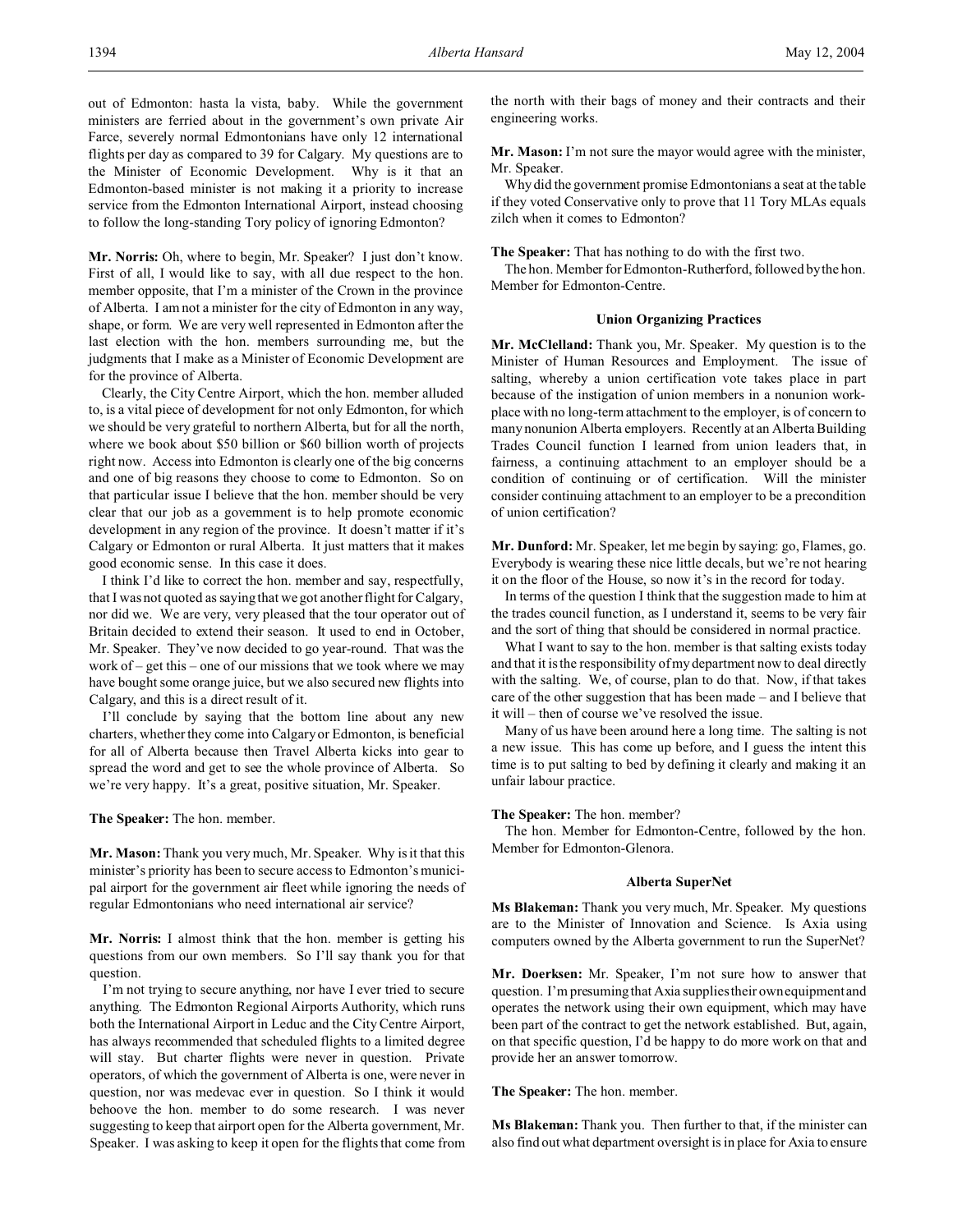**Mr. Doerksen:** Mr. Speaker, Axia SuperNet Ltd. does operate under a licence agreement from the government of Alberta and manages a network, and it does come under the purview of Innovation and Science.

**The Speaker:** The hon. member.

**Ms Blakeman:** Thank you, Mr. Speaker. Again to the same minister: given that companies do go under, what business continuity plans are in place if Axia cannot or will not fulfill the terms of their contract?

**Mr. Doerksen:** Mr. Speaker, that question is pure speculation. We have built-in provisions in the contract that contemplate any action with respect to  $-$  for instance, on the infrastructure build that we have with Bell West, to ensure that that infrastructure build gets completed, we have a \$100 million bond to ensure that completion. Similar kinds of instruments have been provided throughout the entire contract, whether it be on the access management or whether it be on the infrastructure build.

**The Speaker:** The hon. Member for Edmonton-Glenora.

# **Tourism Opportunities**

**Mr. Hutton:** Thank you very much, Mr. Speaker. I've been approached by a number of groups as we are celebrating our hundredth anniversary. We are hosting the Churchill Cup in Edmonton and the Canadian championships in Edmonton, and I believe we are also hosting the world triathlon championships in the province this summer. My questions are to the Minister of Economic Development, responsible for tourism. What efforts is his department making to promote these very important and special events?

#### *2:30*

**Mr. Norris:** Well, I'd like to thank the hon. member for the question, and I'll maybe ask the hon. Minister of Community Development to supplement. What the department does, Mr. Speaker, quite simply is try to identify opportunities throughout the province in the summer and the winter for people to come and visit the province and expand their tourism opportunities.

To that end, we have worked very diligently with a number of the opportunities, most specifically the Churchill Cup, Mr. Speaker, which is a world rugby sanctioned function coming up in Calgary and Edmonton, and I would encourage all members to get more information. It'll be great for their communities. The world triathlon is indeed happening in Edmonton in July, and the World Masters Games are coming.

What we do in conjunction with Travel Alberta is work with those groups to partner and promote those events throughout the province, and you'll find them on the centennial web site. You'll also find them on the Travel Alberta web site. They're great opportunities when people choose to visit Alberta for other activities.

**The Speaker:** The hon. member?

#### head: **Recognitions**

**The Speaker:** Hon. members, in a few seconds from now I'll call upon the first of several members to participate.

# **Calgary Flames Team Canada Calgary Roughnecks**

**Mr. Lord:** Mr. Speaker, how about those Flames? And how about Team Canada while we're at it?

Mr. Speaker, the temperature is rising, and our entire country is going hockey nuts right now as that red-hot Flames fever spreads right across the nation. It's no longer just the Calgary Flames any more, no longer the Alberta Flames; it's the Canadian Flames. And with last night's decisive butt-kicking of the San Jose Sharks, we're all holding our breath now just waiting for that Stanley Cup victory, which we all know is so very close now.

Mr. Speaker, it is amazing to see the incredible competition in hockey games we've seen over the past few weeks. It's not just the Flames that have been doing the butt-kicking either. We have the gold medal performance by Team Canada at the World Hockey Championships in Prague as well, the second victory in just two years.

And, hey, how about those Calgary Roughnecks while we're at it? With their North American NLL championship last Friday at the Saddledome in our official national game of lacrosse clearly Calgarians, Albertans, and Canadians are definitely back at the top of the world, on top of our games again, both official and unofficial, and may I say "finally."

So where is Stompin' Tom Connors? We need him to rework his song from "the good old hockey game" to "the great new hockey games."

Go, Flames, go.

**The Speaker:** The hon. Member for Spruce Grove-Sturgeon-St. Albert.

#### **Tim Cooper**

**Mr. Horner:** Thank you very much, Mr. Speaker. I take great pleasure in rising today to recognize the extraordinary efforts and achievements of a young man from my constituency. Tim Cooper is a 17-year-old double-A hockey player who attends St. Albert high school.

Not only does Tim participate in athletics; he also exceeds in his academic endeavours, as well. Tim is one of only seven students to be awarded the prestigious University of Alberta president's citation. To be considered for this scholarship, a student must have attained an average above 95 per cent for all three grades of high school. This young man has met this mark and exceeded it, maintaining an average of no less than 98 per cent throughout high school. He has also been awarded the Alexander Rutherford scholarships for grades 10, 11, and 12. In addition to this, Tim has been appointed as the valedictorian of his graduating class.

He plans to study the sciences at the U of A, and I am certain, Mr. Speaker, that we will be hearing more about this gifted student in the future.

Thank you.

**The Speaker:** The hon. Member for Cardston-Taber-Warner.

#### **Warner Hockey School**

**Mr. Jacobs:** Thank you, Mr. Speaker. It's my pleasure to rise and recognize an innovative and forward-thinking initiative which was established in my constituency: the Warner girls hockey school. This institute offers a year-round hockey program which is aimed at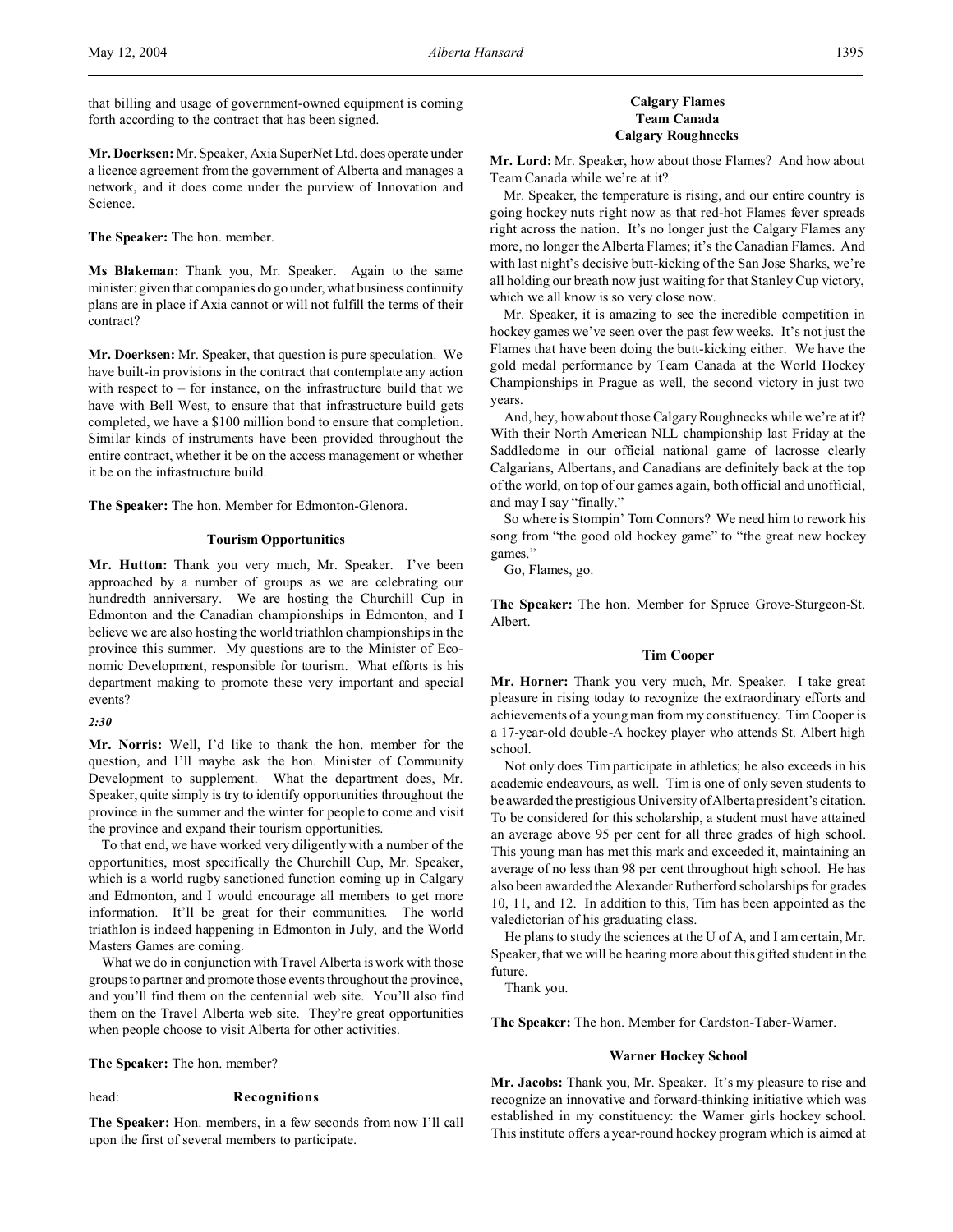attracting young women from all over Canada, Alberta, and abroad. Mr. Speaker, school enrolments were beginning to decline in

Warner to a low level which threatened the existence of the school. To ensure its survival, the town of Warner developed a unique plan to revitalize both the community and the school and established the Warner hockey school.

This endeavour was truly a collective accomplishment by the people of Warner. It took the community over 10,000 hours of volunteer time and over \$340,000 in funds raised. However, the school and the collaborative efforts have proven successful. This initiative is a testament to what can happen when a community works together for a common goal. But more than that, this project illustrates the perseverance, drive, and forward thinking of Albertans which has proven to make our province so successful.

I ask all members of the Assembly to join with me in commending the Warner hockey school and the town of Warner for their innovation and visionary approach to establishing a now thriving hockey program in order to save their school and an important part of their community.

Thank you.

**The Speaker:** The hon. Member for Edmonton-Norwood.

#### **Sandra Woitas**

**Mr. Masyk:** Thank you, Mr. Speaker. It is a great pleasure for me to rise and recognize a truly great Albertan. Ms Sandra Woitas is a lady who has spent a great deal of her life bettering the lives of our children. With a master's degree in education policy from the University of Alberta, she has spent her career as an educator.

Sandra has been a teacher at some of Edmonton's poorest schools and is a former principal at Edmonton's Norwood school, where presently my son, Brett, attends. She also spent six years at the central office of the Edmonton public school board as a consultant. She possesses a deep knowledge of Edmonton's social and economic challenges and a commitment to the downtown. She has also built a strong working relationship with the city's business community and with all levels of government in her efforts to better the lives of inner-city children.

In 2001 Sandra faced the challenge of leading the city centre education project, which led to the consolidation of Delton, Eastwood, John A. McDougall, McCauley, Norwood, Parkdale, and Spruce Avenue schools into one education community that resulted in an enriched, first-class education for almost 2,000 disadvantaged children, an extraordinary challenge that Sandra made happen with dedication and a special talent.

Sandra has established Partners for Kids, is the past president of Big Brothers Big Sisters, is an honorary member of the Riverview Rotary Club, and she also is a member of the Edmonton Police Commission. It's easy to see why Sandra is well known across Alberta as a speaker on a variety of educational topics.

And just last week, Mr. Speaker, Ms Sandra Woitas was included in the *Edmonton Journal*'s top 100 Edmontonians of the century, truly a special honour for this special Albertan.

Thank you very much.

**The Speaker:** The hon. Member for Calgary-Fort.

#### **Asian Heritage Month**

**Mr. Cao:** Thank you, Mr. Speaker. One of the reasons Alberta continues to be such a great place to live, work, and raise a family is Albertans' respect for cultural diversity established so many years ago. Each of us is part of our diverse, vibrant, and enthusiastic landscape of communities that share a strong commitment to the quality of life we all enjoy.

May is the month to recognize and celebrate the many ways in which Canadians of Asian heritage contribute to the cultural richness and prosperity of the province of Alberta. As Albertans celebrate the heritage of Asian culture, the old will remember, the young will discover the importance of Asian-Canadian contributions to Alberta and Canada.

I wish to thank each and every member of the organizing committee for the Asian Heritage Month's events in Calgary. Myself, the hon. Member for Calgary-McCall, and the hon. Member for Calgary-Nose Creek had the honour to be on the advisory board.

Through co-operation and community spirit we can all do it together.

Best wishes for the month of celebration.

# **Chilean Community**

**Mr. MacDonald:** It is my pleasure to rise today to recognize Chilean Canadians who overcame hardship and oppression to come to Canada and build a better life for themselves and their families. Many members of Alberta's Chilean community proved their commitment to democracy Monday by exercising their right to peaceful protest outside this Legislature.

Fortunately, all Canadians have the right to express opposition to the government without the danger of reprisal. Many Chileans came to Alberta to escape torture, oppression, and even death for having political views contrary to those of a brutal dictator. Sadly, many Albertans don't recognize how fortunate we are to live in a country where our rights are respected and protected.

The Chilean Canadians who responded to the inflammatory remarks with a protest reminded many Canadians how lucky we are to have never experienced such atrocities. I'm proud of the protesters for speaking out, and I'm proud that they now call Alberta, Canada, home.

Thank you.

**The Speaker:** The hon. Member for Edmonton-Highlands.

#### *2:40* **Martha and Henry**

**Mr. Mason:** Thank you very much, Mr. Speaker. I stand today to recognize two Albertans whose feelings of betrayal by a series of promises broken by this government are making them seriously reconsider their political allegiance. Martha and Henry were told in 2001 that deregulating our electricity industry would give them demonstrably lower bills. Instead they got rate riders and bills that were as much as double what they were paying under a regulated system.

Then they were promised compensation for the BSE crisis. Instead, they saw their hard-earned tax dollars being funnelled into the pockets of American packing houses.

Martha and Henry were promised smaller class sizes, but their children remain packed into overcrowded schoolrooms. Martha and Henry were promised lower auto insurance, yet their rates remain 35 per cent higher than what their cousins in Saskatchewan and British Columbia are paying.

Martha and Henry can be forgiven if they are wondering what went wrong. Mr. Speaker, it's time the Premier and the government stop taking Martha and Henry for granted.

Thank you.

#### head: **Tabling Returns and Reports**

**Mr. Stelmach:** I have two tablings, and they are in response to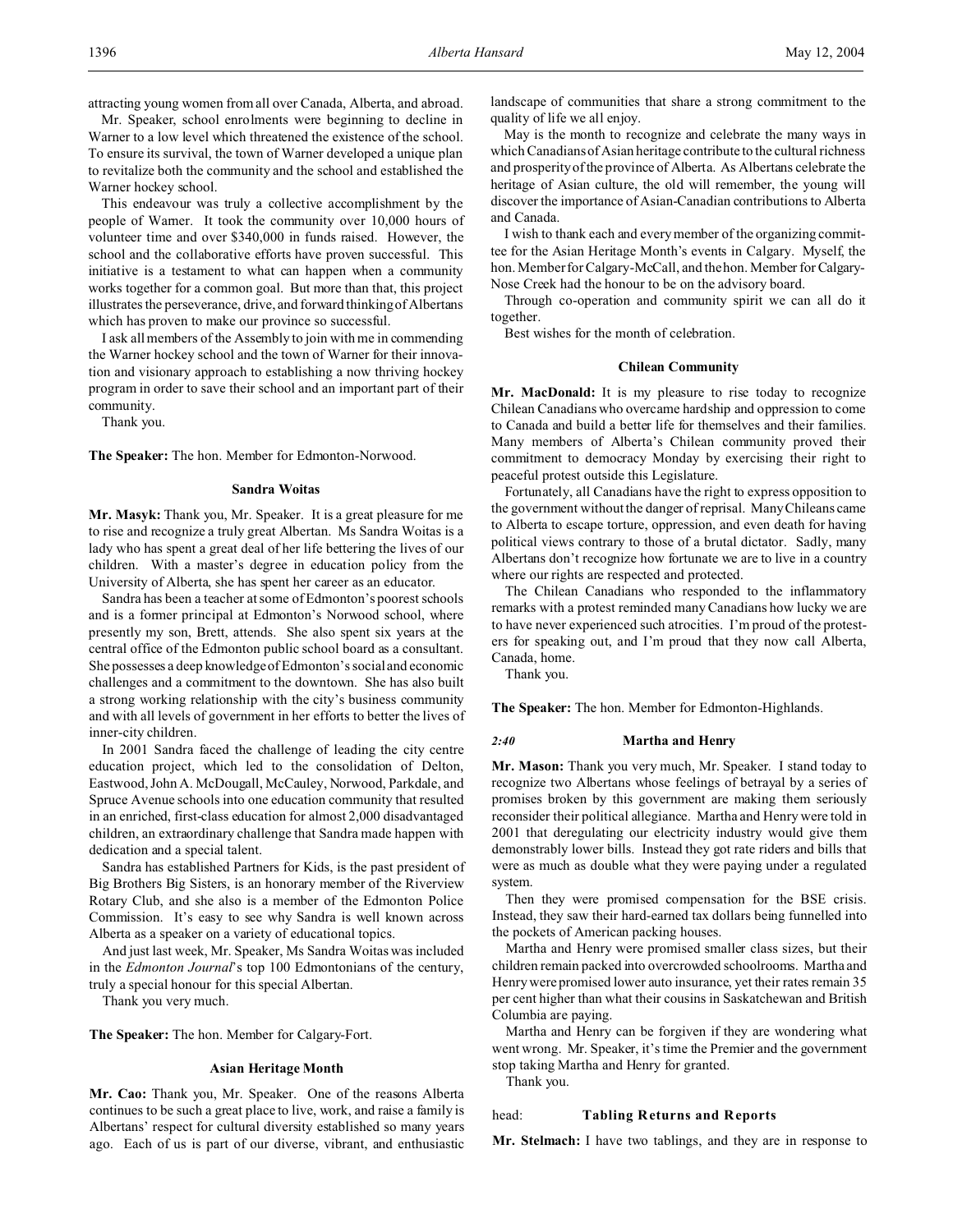questions raised yesterday by the hon. Member for Edmonton-Glengarry.

Thank you.

**The Speaker:** The hon. Member for Edmonton-Highlands.

**Mr. Mason:** Thank you, Mr. Speaker. I have several tablings today. It's a great pleasure for me to table letters from 18 students from my constituency. Under the guidance of their teacher, Mr. Fekete, these students from Rundle school are becoming active citizens and taking part in the democratic process. Their goal is to have mandatory seat belts installed on school buses. It's my privilege to table letters these students have written asking for mandatory seat belts so that their views may become part of the public record.

I have a couple of other tablings. The first includes two petitions signed by 90 Canadians of Chilean ancestry asking the Premier to apologize to the Chilean community for his remarks on the Pinochet military dictatorship.

The second is a letter from Adolfo Silva of Milton, Ontario, dated May 11, 2004, addressed to the Premier regarding his recent remarks on the Pinochet military dictatorship. He's deeply concerned with the Premier's philosophical thinking and its serious ramifications threatening the civil and democratic rights of the people.

Thank you.

**The Speaker:** The hon. Member for Edmonton-Gold Bar.

**Mr. MacDonald:** Thank you very much, Mr. Speaker. I have two tablings this afternoon. The first is a notice of power bills increasing up to 20 per cent from May 11, 2004, in the *Daily Express* in England as there's work needed to improve their national electricity grid.

The second tabling I have is a notice for a public forum that's to occur Wednesday, May 19, 2004, at Kilkenny Hall. The special guest will be Ken Gosling, a member of B.C.'s Citizens' Assembly on Electoral Reform.

Thank you.

# head: **Tablings to the Clerk**

**The Clerk:** I wish to advise the House that the following documents were deposited with the office of the Clerk: on behalf of the hon. Mr. Mar, Minister of Health and Wellness, pursuant to the Nursing Profession Act, Alberta Association of Registered Nurses annual report 2002-2003 and the Alberta Association of Registered Nurses financial statements for the year ended September 30, 2003; on behalf of the hon. member Mr. Griffiths, hon. Member for Wainwright, e-mail petition signed by 204 Albertans opposing the exclusion of financial support for infertility treatments under the Canada Health Act.

**The Speaker:** On a point of clarification the hon. Member for Edmonton-Highlands. Make it brief because I'm going to make a comment on this.

# **Point of Order**

**Clarification of Acting Speaker's Ruling**

**Mr. Mason:** Mr. Speaker, I wanted to get clarification of a ruling made yesterday by the Acting Speaker during debate on second reading of the Appropriation Act. When I rose to ask a question under the clause allowing the five-minute period, 29(2), I was denied the right to do so despite the fact that you provided an opportunity to other members to pose questions to me after I'd completed my

remarks on the amendment. This was the reasoned amendment to the Appropriation Act. So I would like clarification on the rules of that for all members.

# **The Speaker:** Yes. I'd be happy to provide that.

A great deal of energy and activity was spent by the table officers yesterday looking at the historical basis for reasoned amendments and the like, and I think that many of them perhaps had their minds fixed on that rather than what then did happen in the House.

It's absolutely correct that during the debate that occurred yesterday afternoon on the amendment when I was in the chair, I invited members to participate in the five-minute exchange period that's provided for under Standing Order 29(2), and that was done by me. Then later in the afternoon, when I was not in the chair, a similar situation came up, and it's my understanding that the Deputy Chair of Committees basically did not afford that opportunity to the hon. members. The Deputy Chair of Committees has discussed this matter with me, and it should be very, very clear to all members that that provision is available even during debate on amendments in second reading. So it should have been made available yesterday.

That's just a clarification, I think, that is important, and it's clear in all intents that there's absolutely nothing in Standing Order 29 that would suggest that that would not be available.

# **Speaker's Ruling Member's Apology**

**The Speaker:** Now, hon. members, the other day I did something in the House when we had a question of a point of order and notice had already been provided to the House and to the chair that the hon. Minister of Finance wanted to rise on either a point of order or a point of privilege. What I did the other day was that when a particular member did it, I looked at the individual I knew that it was going to come to and I afforded that person an opportunity to, quote, do the right thing. That may be a bit abnormal.

I received some notification that the hon. Member for Edmonton-Gold Bar would rise now and offer some . . . [interjection] Just a second. In the parliamentary tradition, depending on what will transpire here, there's a way of us dealing with these matters in the tradition of our thing. I don't know what the hon. Member for Edmonton-Gold Bar is going to say. It would not mean that the Minister of Finance would not have an opportunity to say something, but I'm going to provide the hon. member . . . I did it the other day, and in fairness I'm going to do it again today for the decorum in the House. I'm going to afford this opportunity to the hon. Member for Edmonton-Gold Bar. I don't know what the hon. member is going to say. It doesn't mean that – the hon. Minister of Finance will still have a chance.

The hon. Member for Edmonton-Gold Bar.

**Mr. MacDonald:** Thank you, Mr. Speaker. I would like to withdraw my remarks from earlier today in question period and apologize to the Minister of Finance.

Thank you.

**The Speaker:** Hon. members, there is a tradition we have that once an apology is provided and if the feeling is that it's a sincere apology, it would be accepted. It doesn't have to be, so we can continue this.

So I now offer the floor to the hon. Minister of Finance.

# **Point of Order Inflammatory Language**

**Mrs. Nelson:** Well, Mr. Speaker, while an attempt to get out of this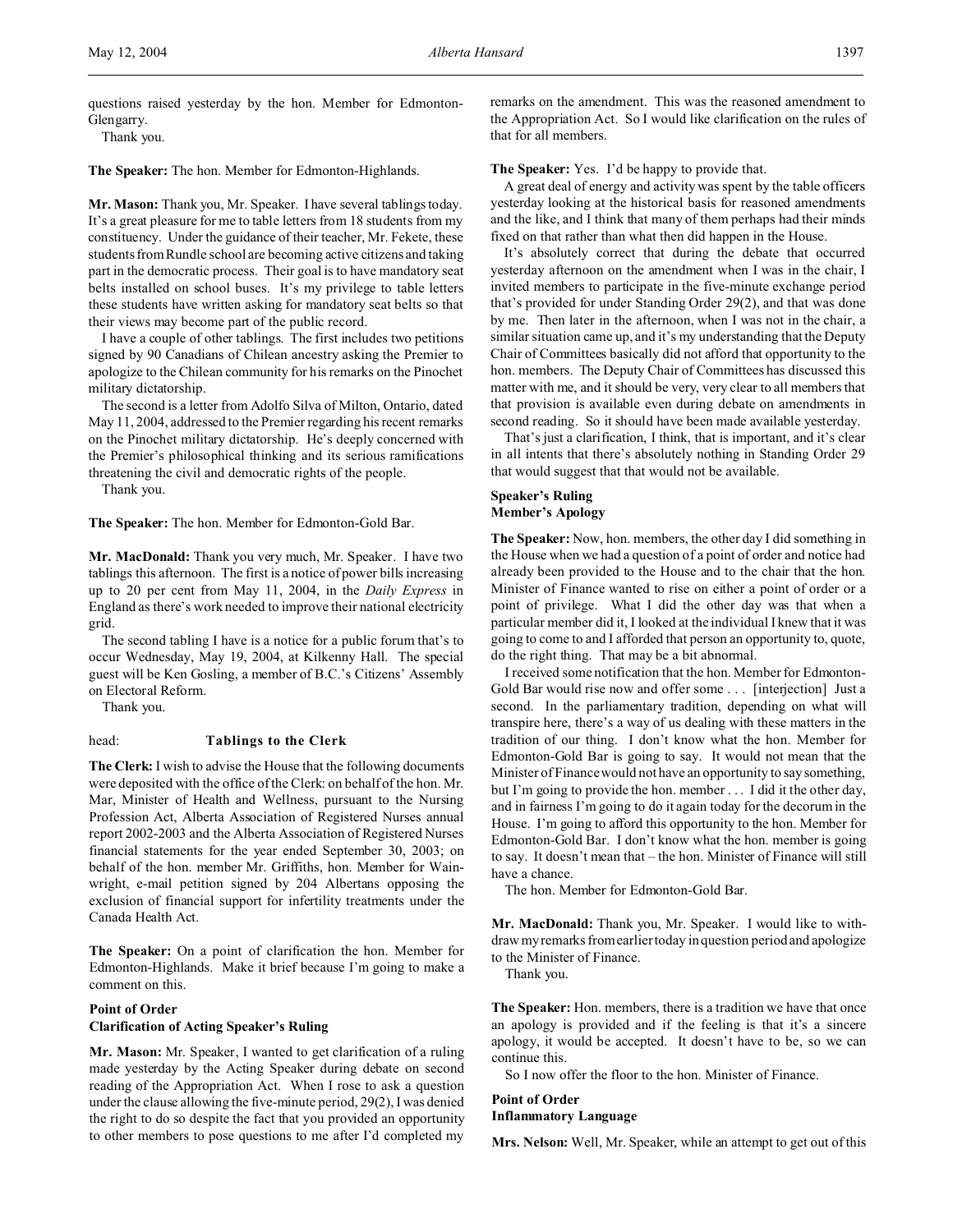I would refer to our Standing Orders 15, 22, and 23. There is an honour, when you talk about honour, Mr. Speaker, in that when you are made the chairman of a select committee of this Legislature, you are given the responsibility and the privilege to head up that committee, not only to report the actions and findings of that committee within this Assembly but an obligation to report them accurately and honestly not only to this Assembly but to the people of Alberta.

# *2:50*

Now, as the cameras were rolling and the accusation was made in the preamble to that question, I was most insulted. I have not received the Blues from question period today. I have looked at the Blues from this morning from the Standing Committee on Public Accounts. I believe that there were some serious accusations made against me or attributed to comments from my deliberations this morning in that committee, and I would ask, Mr. Speaker, that I have the option to come down with a case of privilege on this member tomorrow after I have the chance to review those Blues from question period today because I feel that my integrity, my honesty, and my openness have been put in question.

I'll tell you one thing further, Mr. Speaker. At 5 minutes to 1 today, before coming to question period, I realized that I had given an incorrect answer to a question at Public Accounts this morning. I phoned this chairman and said that I want to set the record straight, that my controller had indicated that the blue book that I had filed with the Clerk yesterday was for records of \$25,000 and above; I had said \$5,000, and he corrected me. It really was \$5,000, and I didn't want him to have that incorrect information even before we came into the House. So I was being open and up front with him, and then he came around with this other game. I find that dishonest, and I pride myself that if I make a mistake, I'll stand up and say that I've made a mistake. But that kind of representation I find unconscionable.

So I'd ask your indulgence, Mr. Speaker, to allow me the latitude to come back after I review the Blues of both question period and Public Accounts to have a prima facie case of privilege.

**The Speaker:** Such a request is in order.

head: **Orders of the Day**

#### head: **Government Bills and Orders Third Reading**

# **Bill 31**

# **Highways Development and Protection Act**

**Mr. Stelmach:** Mr. Speaker, I'm prepared to move Bill 31 in third reading.

Just momentarily I kind of had my head buried in the *Hansard* looking at some of the questions that were raised by members of the opposition, and I'd like to reiterate a number of items. One, the bill allows for taking over the jurisdiction of the 15,000 kilometres of secondary highway, which we did a number of years ago, and including that in the provincial highway network system. They will no longer be called secondary highways. They will just be provincial highways, and they will be planned, designed, and co-ordinated in the same way as any other highways in the province of Alberta.

Now, while taking over the jurisdiction of secondaries and while they were in the jurisdiction of municipalities, Mr. Speaker, a municipality had the right to close the road for some community event, like a parade, but when we assumed full jurisdiction of the secondaries, of course, legally we couldn't really do that. So this bill gives us permission to close a road temporarily for other than an emergency event, and as you know, parades are quite important in rural Alberta, and of course there are certain standards and rules we must follow in closing the road briefly for a parade.

With respect to access roads, many years ago the province of Alberta did pave a number of access roads into smaller communities, which gave these small communities paved access from the municipality to the main highway. We have indicated that we will maintain those access roads, but in some cases we have to be careful with the kind of development that occurs and also be very cognizant of the kind of maintenance that occurs on those access roads, again.

There were a number of questions with respect to the ring roads in Edmonton and Calgary. The province always had jurisdiction over those particular roads. In fact, the land was acquired back during the previous administration, under Premier Lougheed. That was a very visionary move on their part, and now we're following up by finally building the roads in those particular areas.

I believe we've covered pretty well everything other than that there was a question raised with respect to removal of some developments along a highway that may lead to the distraction of the driver. This was raised by the Member for Edmonton-Glengarry. What this does is allows us to serve notice to those individuals that might have parked, for instance, a truck with a sign on it in the highway right-ofway or perhaps parked it in an intersection, where it's not only distracting the driver but also impedes the vision for the drivers. We have consulted, of course, with all municipalities, AUMA, AAMD and C, the Urban Development Institute, engineering firms, all groups that may have interest in roads and public roadways in the province.

I believe I've answered most of the questions. The bill does consolidate the two acts, and it will clarify a lot of the differences, let's say, between the Municipal Government Act and the old Public Highways Development Act and City Transportation Act.

I look forward to this bill being approved in the Legislature. Thank you, Mr. Speaker, for your time.

**The Speaker:** The hon. Member for Edmonton-Centre.

**Ms Blakeman:** Thanks very much. I appreciate the answers that were furnished to my questions yesterday through the Minister of Children's Services. She later checked with the Minister of Transportation and brought me additional information, and I appreciate that.

It appears that the government has done due diligence here. They're completing a number of things that they had set out previously. They did a good job of briefing my colleague, the transportation critic, and they appear also to have done a good stakeholder feedback loop.

So at this point I'm happy to support third reading of Bill 31, the Highways Development and Protection Act.

[Motion carried; Bill 31 read a third time]

# **Bill 33**

# **Miscellaneous Statutes Amendment Act, 2004**

**The Speaker:** The hon. Minister of Justice and Attorney General.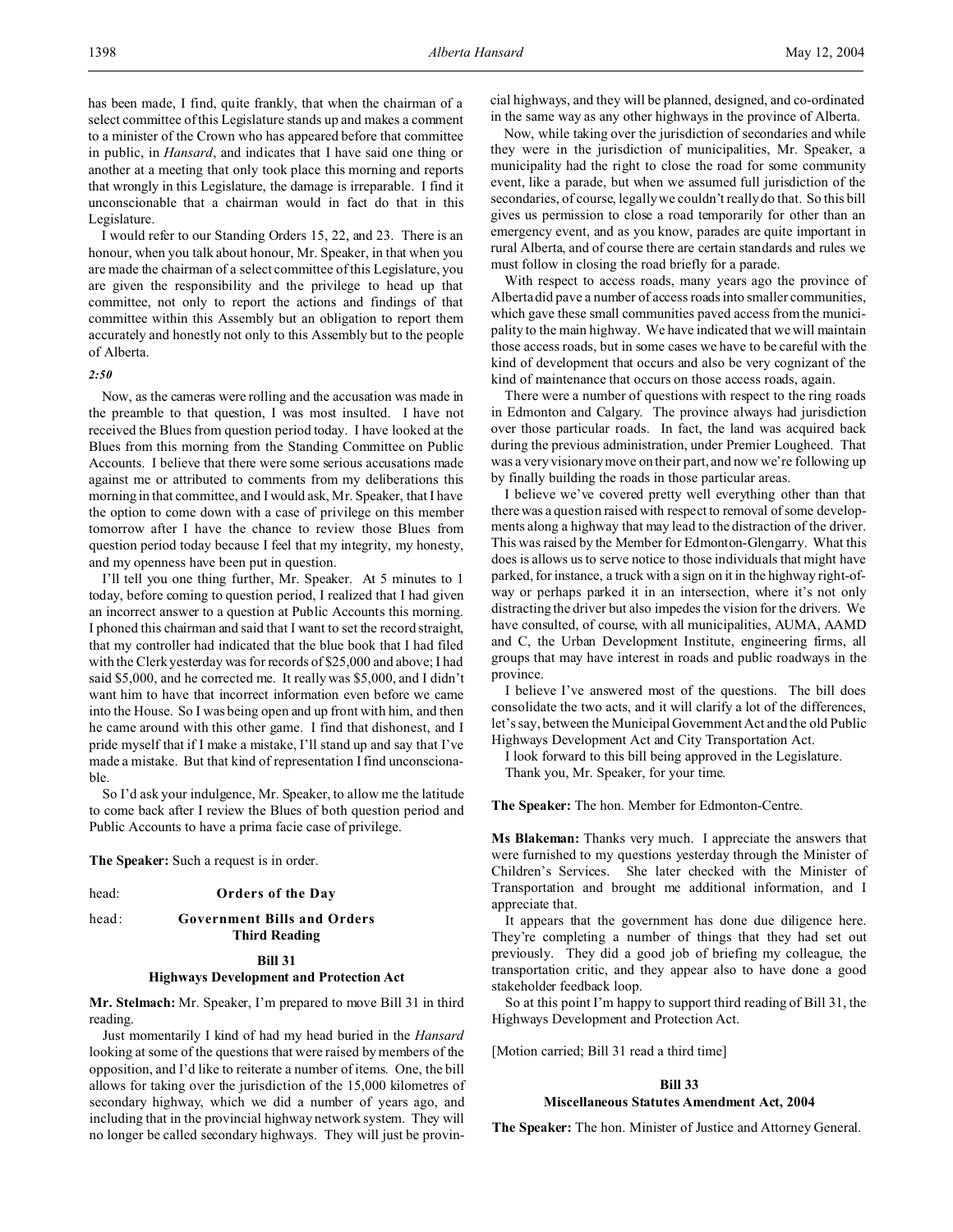**Mr. Hancock:** Thank you, Mr. Speaker. I am pleased to move Bill 33, the Miscellaneous Statutes Amendment Act, 2004, for third reading.

[Motion carried; Bill 33 read a third time]

# **Bill 34 Income Trusts Liability Act**

**The Speaker:** The hon. Minister of Revenue on behalf of.

**Mr. Melchin:** Thank you, Mr. Speaker. On behalf of the Member for Calgary-Mountain View I'd like to move third reading of Bill 34, Income Trusts Liability Act.

This act, as was probably mentioned in previous stages, is to clarify that those unit holders of income trusts are actually protected by limited liability. Their structures are actually established that way, but it's to help ensure that there's no doubt in debate of law as to that point. It's not to attempt to address other aspects of income trust taxation or anything else. It's just to help clarify the liability.

There will be some further consultation to continue this summer with respect to other income trust governance kinds of questions that might relate to the securities legislation, and we'll be following that up after consultation and be happy to report back to this House later, but I'd like to move third reading of Bill 34.

*3:00*

**The Speaker:** The hon. Member for Edmonton-Centre.

**Ms Blakeman:** Thanks very much, Mr. Speaker, for the opportunity to comment in third reading of Bill 34, the Income Trusts Liability Act. I know that a number of my colleagues have spoken in other readings of this. In particular I think we were looking for answers to the questions that had been brought forward by the Member for Edmonton-Glengarry. I'm also noting in *Hansard* that the Member for Edmonton-Gold Bar put a number of questions on the record. I hear the minister speaking on behalf of the sponsoring member, saying that there will be additional consultation, but I was hoping for the record to get some of those questions answered.

This is an interesting one. I've read what the government has put out; I've read a number of the articles that are dealing with it. Everybody seems cheerful and happy.

#### **Mr. Mason:** But not Laurie?

**Ms Blakeman:** Not me. No. I have concerns here about what the government is doing around management of revenue. Considering how lucky we've been to be located on enormous gas and oil reserves, my feeling on this is that we should have a lot more money than we do, so I continue to question some of the financial decisions that the government makes around tax policy for instance.

A number of times I've questioned the Minister of Revenue on forgone revenue. What are the performance measurements for a number of these schemes where we're giving people tax credits or whatever and we're not bringing in money that we expected to be bringing in?

What's bothering me about this is that it's about a reduction in the corporate income tax that's paid. Now, it's good for attracting investment dollars. There's been some discussion and argument about whether the money stays in Alberta or leaves Alberta. I'm more concerned about a reduction in the corporate tax level just given that we have a cyclical economy that is through moves like this one increasingly reliant on a high dollar-per-barrel amount of money, and if that tanks, we're at a point where we've now reduced and continue to look at schemes that reduce corporate income tax, for example, to a level that's not sustainable. If that dollar per barrel goes down to I don't know what – any level that it's gone down to in the past: \$13 a barrel, \$10 a barrel, \$8 a barrel – we're sitting here with not very much that's flowing in through other income tax schemes that the government has in place.

Of course, you know, if you're going to have that kind of downturn in the economy – and we do here in Alberta; it's no use pretending we don't – companies go under, so there are even fewer that are paying this kind of income tax. So I always question these schemes, and I want to see the documentation that shows that in the long run this is a great idea and, frankly, that it's sustainable. Increasingly I'm questioning the government on the choices they make about managing our wealth.

So this one just doesn't sit as well with me as it does with some of my colleagues. That's why I enjoy being with the colleagues I'm with, because we can agree to disagree on things like this. I note that my other colleagues have been more supportive of it. I also note that we did put questions on the record to which we were expecting answers before we were going to be in a position of having to vote for or against the bill. It is my understanding that those answers have not been put on the record, and I've put my brief concerns on the record as well. I remain unconvinced that this is the great idea that everyone else seems to think it is.

Thank you for the opportunity.

**The Speaker:** The hon. Minister of Justice and Attorney General.

**Mr. Hancock:** Thank you, Mr. Speaker. I just wanted to make a few brief remarks with respect to this bill. As Minister of Justice I meet from time to time with members of the legal community, mainly in Edmonton and Calgary. If I'm in Calgary, I'll arrange to go to a law firm and sit down with lawyers and talk to them about what they find to be impediments to growth or impediments to success in the province in terms of building our economic base and those sorts of things. In almost every one of those meetings I can tell you that one of the things that I've been advised of is the need for upgrading some of our business law in this province.

They've mentioned unlimited liability companies, they've mentioned limited liability partnerships, but most of all they've mentioned income trusts and the need for us to be as current as other jurisdictions and ahead of other jurisdictions with respect to income trusts, the question of limited liability for income trusts where most people believe it actually exists, but there's not a degree of certainty necessary for investors to be comfortable. That has been an issue that's been raised with me over and over again.

So I rise today in the House to say that I'm really pleased that this bill was brought forward in the spring session, that the Minister of Revenue and the Member for Calgary-Mountain View brought this bill to the floor of the House because it satisfies one of those areas that over and over again people who have worked with businesses in this province and who have worked on making sure that business works have made comments on.

Now, I also wanted to rise because the Member for Edmonton-Centre indicated, I think for the first time that I've heard her in the House, an acknowledgment that revenues are cyclical and that sometimes prices go up and sometimes prices go down and that we have in the past seen oil prices around \$10 a barrel. In fact, she even said \$8 a barrel. I think that's an important comment to note and that there is understanding on that side of the House of sustainability and the prudent course of action that this government has taken with respect to revenues and expenditures to maintain sustainability and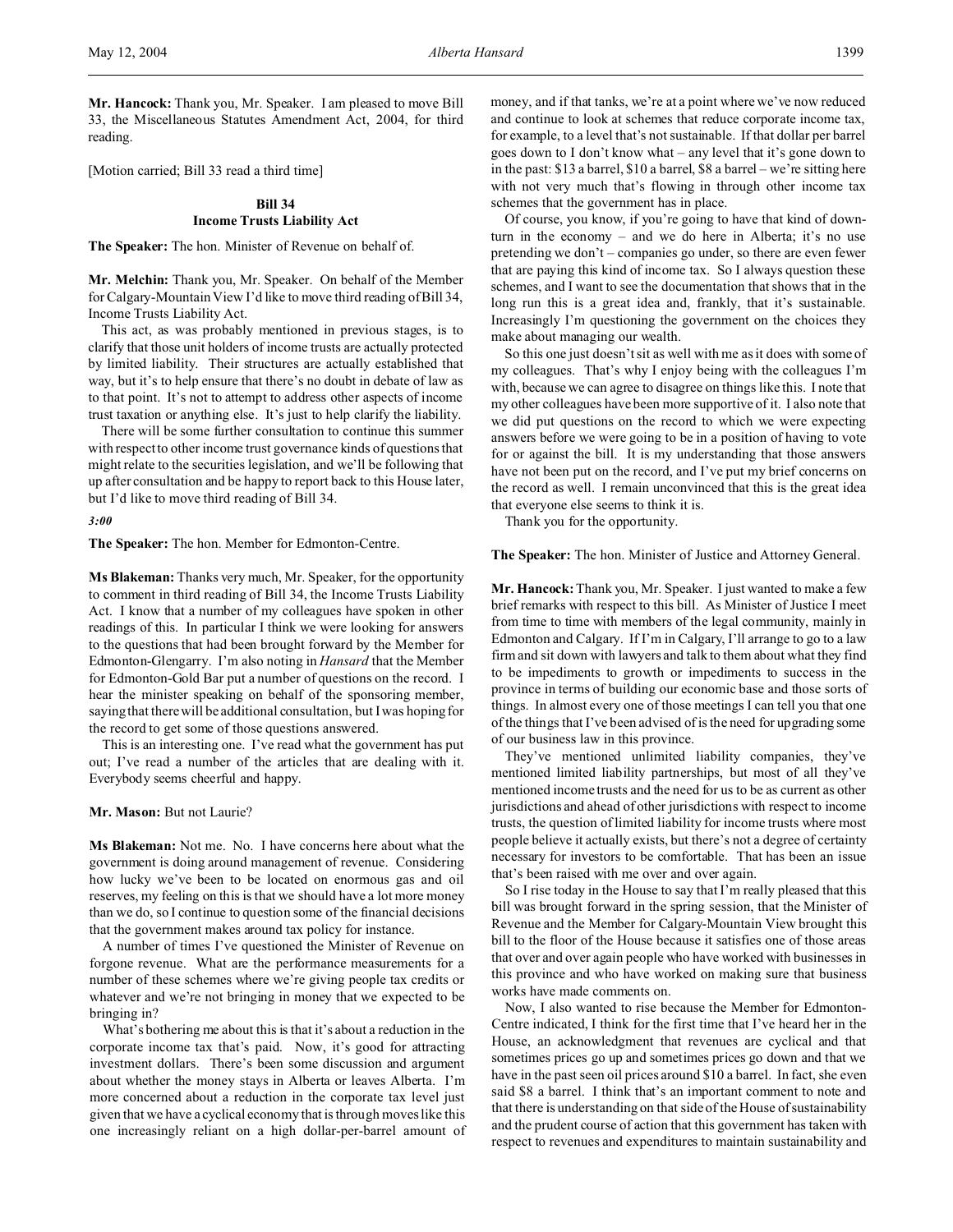to ensure that we don't build program spending to a level that we can't afford.

That's the first I've seen of any understanding of that concept. I may be overblowing the point. Maybe it's not understood as well as I heard it expressed, but for the record I just wanted to congratulate the hon. Member for Edmonton-Centrefor acknowledging the severe volatility of oil and gas revenues and natural resource revenues that we have in this province that we have to address from time to time and to ensure for Albertans that we have a prudent expenditure pattern and that we don't overextend ourselves on program spending. I wanted to thank her for acknowledging that on the record.

**The Speaker:** Hon. members, Standing Order 29(2)(a) is available. Is this what the hon. Member for Edmonton-Highlands is participating under?

**Mr. Mason:** Yes, please, Mr. Speaker.

#### **The Speaker:** Proceed.

**Mr. Mason:** I'd like to ask the hon. Attorney General and Government House Leader whether or not, given his concern for the cyclical nature of resource revenue in the province, he think that it's prudent for the government to be cutting corporate income tax in half.

**Mr. Hancock:** Well, Mr. Speaker, I'm not sure how that pertains to the bill that we're debating, but I'd be happy to answer the question. I think it's the aggressive approach that this government has taken to making Alberta a good place to do business that has provided economic opportunity and good income levels for most Albertans, and we're working on that for all Albertans. One of the ways to do that is to make sure that this is a great place to do business.

One of the ways to make sure that it's a great place to do business is to ensure that taxation levels are fair and reasonable, and I think the policies that have been undertaken with respect to reducing taxes and corporate taxes can demonstrably be shown to have improved the economic climate of the province and therefore improved the economic status of Alberta citizens. We know that when your economic status is good, there's a high correlation to your health care and to all those other things that make quality of life important.

**The Speaker:** Other questions, comments? Next speaker?

# **An Hon. Member:** Question.

**The Speaker:** Question having been called, does the hon. Minister of Revenue want to conclude the debate?

#### *3:10*

**Mr. Melchin:** Thank you, Mr. Speaker. I'd just like to clarify two points actually, one with respect to investors. This is about investor protection more than it is even just about the income trust organizations and entities. Investors are purchasing these represented, and certainly by structure, that they have limited liability protection.

There is a structure in existence with these income trusts where they lend the money to corporate entities who buy the assets, and therefore limited liability is held inside that corporate entity. But because it's not clear potentially in a debate of law, this is just to express the state and clarify what is actually the structure of income trusts. It's not a creation of a new structure. It's not even a creation of a new entity. Income trusts exist. It's not a creation of a new vehicle. They exist. It's to help clarify our business laws and reflect what is actually represented and purchased by the investors so that

they know with more certainty what it is that they're buying and are not subject to potentially even a minute fraction of risk that they are liable because the structure doesn't have the risk flowing back to them on limited liability.

Consultation: that is the key question, and that's why we're seeking the passage of the bill at this time. There are broader questions with respect to governance with the Securities Act that we are reviewing, not just with income trusts but more broadly. Those are the ones that are not specifically related that we will be consulting on over the summer months.

As such, we'd like to close debate for third reading.

[Motion carried; Bill 34 read a third time]

#### **Bill 35**

### **Companies Amendment Act, 2004**

**The Speaker:** The hon. Minister of Justice and Attorney General on behalf of.

**Mr. Hancock:** Thank you, Mr. Speaker. Yes, on behalf of the Member for Edmonton-Glenora I'd like to move Bill 35, the Companies Amendment Act, 2004, for third reading.

Mr. Speaker, this is a very simple and straightforward act. It amends the Companies Act with respect to allowing the Lieutenant Governor in Council discretion to exempt a company that's incorporated under that act from the residency requirements for directors.

Now, I think the purpose of the act had been explained to the House earlier. There is a company which is resident in Edmonton which is a not-for-profit corporation, which of course are the only companies which are now alive under the Companies Act. Members will know that the Business Corporations Act was passed subsequent to the Companies Act, so all for-profit companies, all other companies are incorporated or continued under the Business Corporations Act. So the only companies that are under the Companies Act are part 9 companies, or not-for-profit companies. We have about 2,000 not-for-profit companies registered under part 9 in Alberta.

We have the situation where we have a part 9 company – CIRG has been referred to in the House earlier – which has come out of the research and the work at the Alberta Cancer Board and which engages primarily in breast cancer research, as I understand it, but has experts from all over the world who are a part of this company which is headquartered in Edmonton and registered in Alberta under part 9 of our Companies Act. But they have international expertise, international directors and offices, as I understand it, in California and Paris, France.

Our Companies Act requires that 50 per cent of the directors of a company be resident Albertans. I believe that the Business Corporations Act has been changed to have 50 per cent Canadians, but the old Companies Act, because it still just applies to part 9 companies, probably wasn't amended, so the residency requirement is 50 per cent Albertans.

If this particular company was to be made to adhere to those rules, they would have two choices. They could either ask their international directors, the pre-eminent research scientists from around the world, to leave their board and lose that talent on their board, or they could take the company out of Alberta and reregister it in some other jurisdiction, presumably California or Paris. Neither of those are good options.

This is a very good case for Edmonton and Alberta to maintain a company that makes a great contribution, to bring that talent into this centre and keep it in this centre to do good things for Edmonton and for Alberta, and the residency requirement does not make a signifi-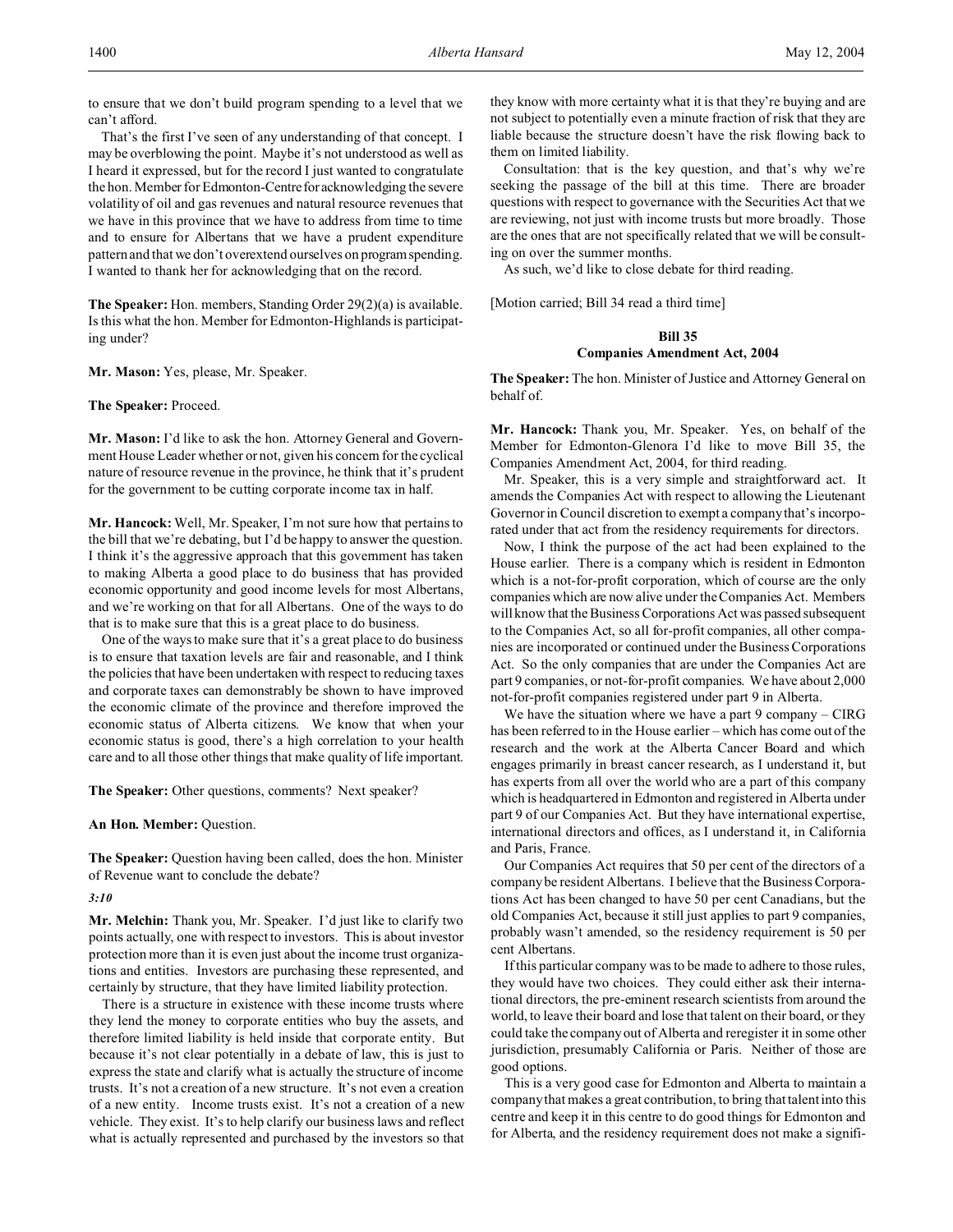Now, we brought that forward as a miscellaneous statute proposal because it makes such pre-eminent sense. The opposition quite rightly identified that there's a broader policy question at play, because the way you bring that forward in the Companies Act, which is an act of general application, is to allow an exemption which not just in theory but in actuality could allow the minister responsible to bring forward to the Lieutenant Governor in Council a proposal for an exemption for another company.

But there is no other company for which that type of proposal is being made, and the assurances have been given that this was intended. It was being brought forward for this particular circumstance, which is not to say that there couldn't be another circumstance where it might be appropriate. It was also indicated that broader public policy discussion with respect to the residency requirement for directors was being undertaken by the Department of Government Services as they undertook to review the Business Corporations Act in its entirety and, presumably at the same time, the Companies Act.

I was a little discouraged. I wasn't discouraged by the opposition not agreeing to it going to miscellaneous statutes, because you could always have a debate. I was discouraged by the suggestion that there was somehow a disingenuous motive or intention, and I was discouraged by the failure of the opposition and the third party to leap forward to help a company that's doing such good work, to allow it to continue to stay with Edmonton as its head office. I was particularly discouraged by the comments that were made on the record in debate in Committee of the Whole, particularly where we're talking about: this could have been done as a private member's bill.

Mr. Speaker, if you can call this a violation of the process, it would have been a much worse violation of the process to ask a standing committee of this House, the Private Bills Committee, to waive all of the requirements for a private bill in terms of the advertising requirements, in terms of the petition requirements and all the time frame requirements, ask them to give cursory consent to a hearing, which the Private Bills Committee usually has, and to prejudge what that standing committee of the House would determine in terms of such a hearing. The time frames in terms of having the bill brought to the House, referred to the committee, reported back to the House: to waive all of those process steps would have been a much larger breach of any process than bringing forward this simple amendment, which will allow on appropriate review the Lieutenant Governor in Council to grant an exemption.

So this is by far the better methodology than abrogating that private bills process. Abrogating that private bills process in that way, Mr. Speaker, would have then set a precedent for anyone else who missed the time frames and who had a matter of an urgent nature to again request that process to be abrogated, and we would have, I would suggest, faced far more possibilities of requests on an urgent basis for changes to be made in that manner than we're going to have from the concern that's been raised about opening the floodgates to one of the 2,000 part 9 companies in this province coming forward and asking for a director's exemption. Clearly, in granting any form of an exemption to any other applicant, it'll have to be reviewed, and there will have to be a conscious and rational reason for an exemption to be granted.

Let me also state, Mr. Speaker, that this is not a unique circumstance. We do this all the time with respect to the foreign ownership of land regulation. I believe it's in the Land Titles Act or the Law of Property Act, where there are foreign ownership of land regulations and requirements with respect to citizenship or residency relative to the ownership of land. There is a provision that you can go to the Lieutenant Governor in Council for an exemption from those regulations in appropriate circumstances. Two or three times a year, maybe more often, those types of exemptions are granted.

Now, that's not the type of thing that needs the scrutiny of the Legislature. Usually it involves a specific incident, a specific circumstance where the criteria are brought forward in terms of the applicant for the exemption, and they have to show that the exemption is required for a valid reason. That's presumably the same process that would be in place with respect to this limited area of part 9 companies under the Companies Act. It's not a floodgate. There are only 2,000 of those companies. There's no guarantee that any other company would be granted an exemption.

I do grant that in passing this particular bill, it opens the door for someone else to ask for the exemption, and presumably in similar circumstances that request should be examined. This is not a disingenuous way of opening the door or floodgate for any other purpose. The sole purpose for bringing this bill forward, as I indicated to both opposition parties in the past when we raised this issue, was to deal with this circumstance, which is of an urgent nature and needed to be dealt with immediately or we risked losing a very important not-for-profit research company from this city of Edmonton.

### *3:20*

For people who seem to believe that they're the only people who ever speak for this city, I can tell you that they're not. In fact, this hon. member and members in this government other than members in the capital region caucus were very keen to move quickly to ensure that we retained this jewel.

So I'd ask all members to vote for this bill in third reading.

**Ms Blakeman:** Well, I've been prompted to enter the discussion again. I was just going to let this go to a vote, but the remarks of the minister encouraged me to get to my feet again. I think that we have to be very careful here, because there's an interesting little exchange going on. I have to be very clear, and I also have to look to the minister to be able to put the fullness of the discussion before the Assembly.

I was very clear, when I spoke on this bill yesterday, on the support that was coming from the Official Opposition, and I included the third party opposition as well because their support was equal in our eagerness to assist the organization that was listed, the cancer research group. We were very concerned. We were very supportive of this organization. We did our due diligence. We contacted them. We spoke to the university. Phone calls flew back and forth between myself and the minister's office as we tried to make suggestions on how to accomplish what this group was seeking.

My concern about this debate is that it is removing yet another legislative opening, legislative process, legislative opportunity from this Assembly, never to come on this floor again. So one more opportunity to have this debated in the open, in public, covered by *Hansard* with members of the public able to come and listen to it has been removed from this House, and I see that happening too many times, Mr. Speaker.

My conversations back and forth with the minister and with his staff were about: "Yes, we want to help this company stay here. We want those jobs to stay here. We're proud of what they bring to our city. We would like to assist them."

What was being proposed in miscellaneous statutes is now exactly repeated in what we see before us in Bill 35. It is not being done for this one company. This is not a window to help one company. This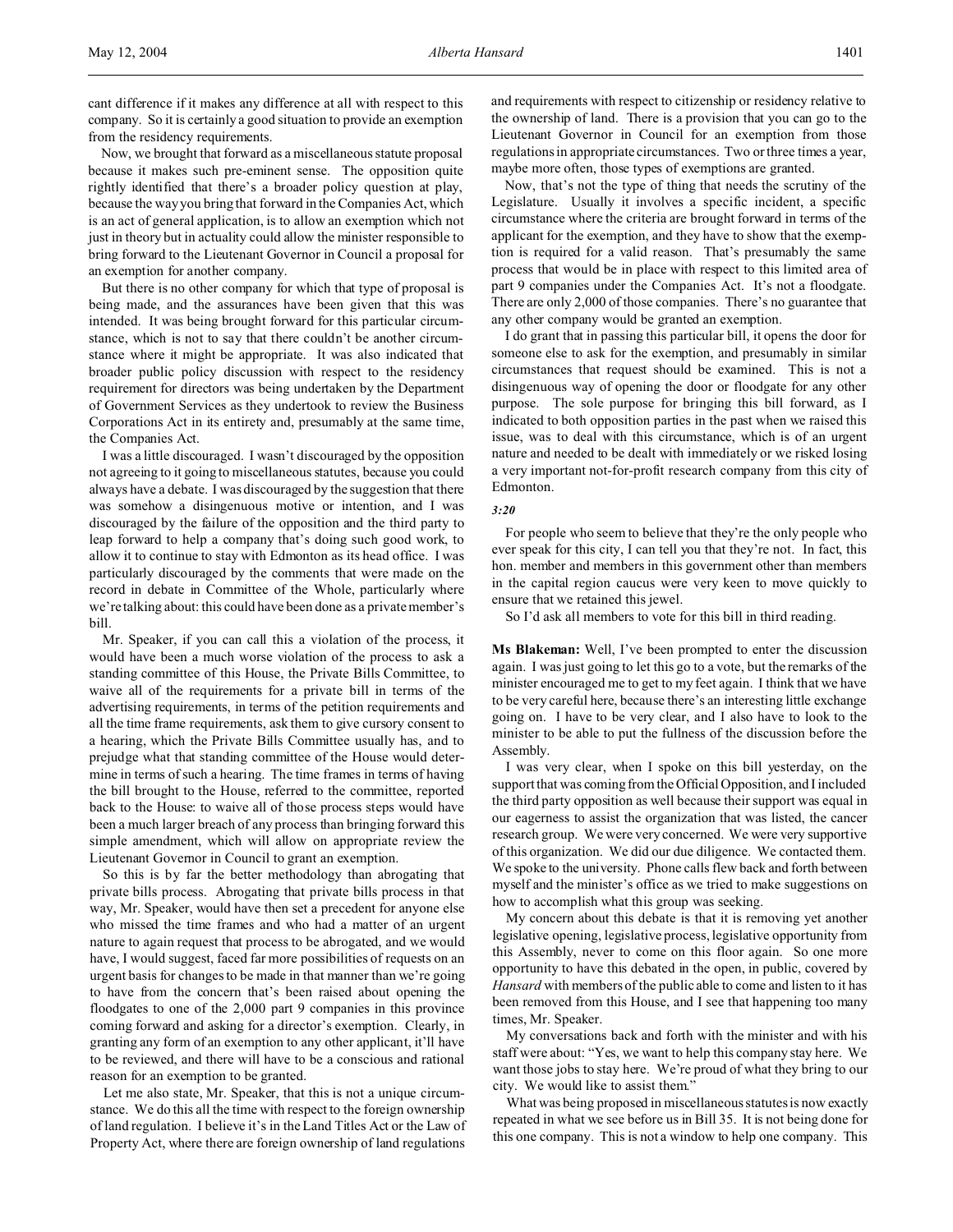is a door through which all others may forever march if they so choose. My point is that they don't march through this Assembly any more, Mr. Speaker. They march through the cabinet and behind closed doors, and all we ever hear about it is if people are monitoring the *Gazette* and see the order in council spit out on the other side. That's my concern with what was going on here, and it's why I insisted that it get removed from miscellaneous statutes, as is the opportunity that is afforded to the opposition with miscellaneous statutes.

So, you know, I'm interested in the selected excerpts that the minister was sharing with us during his debates, in which he put my concerns about the process on the record but neglected to share the rest of my 15- or 20-minute debate from yesterday on how important it was to assist this company.

My concerns with what was originally proposed are still here, as you can see, Mr. Speaker. Why do I think it's important that we hang onto those residency requirements? People are saying, "Oh, come on. It's a global marketplace. We're all going to be global now, and we shouldn't be restricting directors to being 50 per cent Albertans. You're not getting with the swing of the new economy here, Laurie." And I say: well, yeah, I understand that. But I still say that we are talking about a situation where these part 9 nonprofit companies are eligible for grants from the Alberta government, and those grants come through taxpayers' money. Some of them have charitable status, and that has repercussions under the tax act, and that is in effect forgone revenue for the people of Alberta.

Do I have concerns when I'm watching money from the people of Alberta potentially flow through to a group and leave Alberta? Yeah, I do, and I'm not ashamed of that. I'm not ashamed of saying that I want to see that under scrutiny on the floor of the Assembly when that's going to happen. That won't happen with the passage of this bill now. Any of those 2,000 part 9 nonprofit companies can now approach the government, and it can go through the Lieutenant Governor in Council, which is cabinet – they're in cabinet meetings – and they can get their residency requirements waived.ff they pop, and nobody knows unless they happen to be an avid reader of the *Gazette*, which I don't think many people are.

That is what my concern is all about, that ultimately there's another process moving behind closed doors. I think there's the potential here for Alberta taxpayers' money, which I think should be for the most part for the benefit of Albertans, to now be going elsewhere, that they may not realize that that's where it is, and they don't have any say in how that happens.

So those were my concerns around this. In refusing it to go through miscellaneous statutes, we do have the opportunity to put these remarks on the record. The Minister of Justice has done so, I have done so, and we will now have a vote on third reading of this act.

Thank you.

**The Speaker:** Before I recognize the hon. Member for Edmonton-Highlands, might we revert briefly to Introduction of Guests?

[Unanimous consent granted]

head: **Introduction of Guests** *(reversion)*

**The Speaker:** The hon. Member for Vermilion-Lloydminster.

**Mr. Snelgrove:** Thank you, Mr. Speaker. It's a real pleasure to rise today to introduce to you and through you to the members of the Assembly 15 students from the Innisfree Delnorte school. They are accompanied today by two supervisors, Deanna Ford and Joyce Baker. Innisfree may not be the biggest school in Alberta, and it certainly, as I pointed out to the Minister of Infrastructure, is not the newest. However, it has continually produced some of the best students in Alberta, and from its small numbers they have achieved incredible success. I was honoured to have them in our office and try and answer some of their questions that the Minister of Transportation may have been more suitable to answer. It would be an honour, I think, for the Assembly to recognize these people. I'd ask the students and supervisors to rise and accept the traditional warm welcome of the Assembly.

# head: **Government Bills and Orders Third Reading**

# **Bill 35 Companies Amendment Act, 2004** *(continued)*

**The Speaker:** The hon. Member for Edmonton-Highlands.

**Mr. Mason:** Thank you very much, Mr. Speaker. I'm also pleased to rise to speak to third reading of Bill 35. I, also, wish to express my disagreement with the comments of the hon. Attorney General and Government House Leader with respect to the rationale of this bill. Certainly, I think the minister was persuaded that the provisions contained in this bill ought to have been removed from the Miscellaneous Statutes Amendment Act because they represent a broad policy rather than just a routine administrative change. The question is whether or not the bill ought to provide the opportunity for all companies to be exempted from this provision.

I also would like to indicate that I would have been prepared to support a specific provision in the case of this company. What the government has chosen to do is take this authority to make an exemption from the nonprofit corporations requirement that at least 50 per cent of the members of the board of every company shall be resident Albertans and give the cabinet the authority to exempt any company that they choose.

The question for us, then, is: do we trust this government with this particular power that this bill is going to give to them? You know, certainly for the part of the New Democrat opposition, we do not.

#### *3:30*

Mr. Speaker, this is a continentalist government, and they have been doing whatever they can to erase the border between Canada and the United States. I hear thumping opposite, so obviously some members at least of this government are admitting through their thumping that they agree with this. Otherwise, they would not be applauding the statement that I made, which in any other Assembly would have provoked howls of outrage. Here they just applaud. So we see the government through its actions on the Canadian Wheat Board, through its actions in dealing with BSE working for evergreater harmonization with the United States.

We had the spectacle of the Premier and the government at the outset of the Gulf War eager to support the United States' invasion of Iraq. Again there's applause around the Chamber, Mr. Speaker. Thank God we don't have Canadian young men and women in that quagmire over there. If it had been up to this government, we would have had dozens of Canadian young people killed by now in a useless war fighting for control of the world's oil supplies. Systematically the government chooses every opportunity it can to attack the federal government of Canada and to support the American government of George W. Bush.

Now, the question is: given that political reality are we going to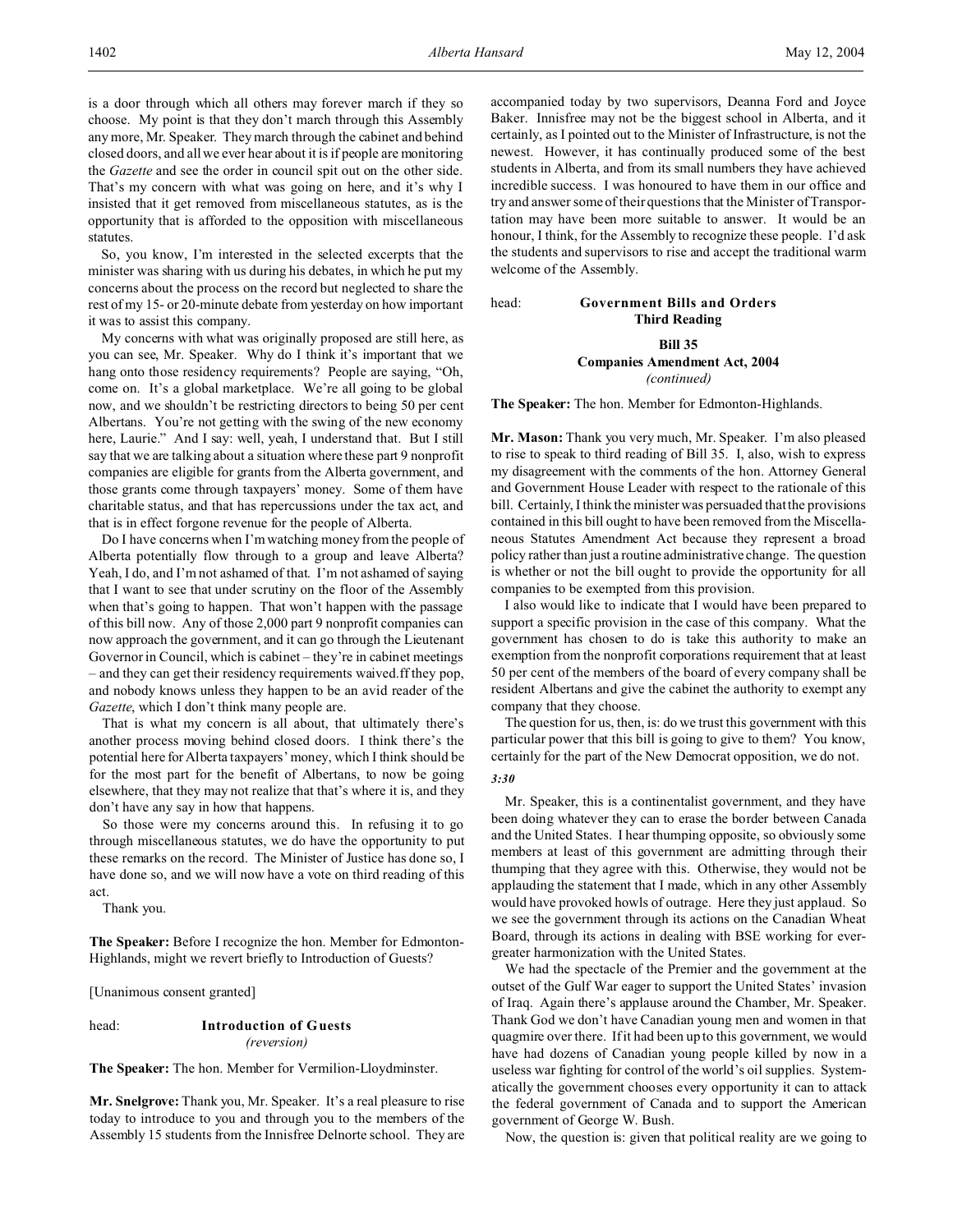trust this government to eliminate the residency requirements for nonprofit corporations operating in Alberta? I say no, Mr. Speaker. I don't trust this government on this matter, and I think that they'll use the opportunity to approve at every stage the elimination of the residency requirements. In my view this is equivalent to just taking out the residency requirement altogether, because anybody that asks for it is going to get it. I think the record speaks for itself.

I happen to believe that it's very important that we retain residency requirements for boards of directors operating in this province and in this country. We ought to stand up and defend our sovereignty in this respect. So the New Democrat opposition will not be supporting this particular provision. The government could have made an exceptional bill that would have dealt with the specific case, and they ought to have done so. We will not support this. We want to make absolutely clear that we are not saying that we don't support the change for the particular company in the circumstances that have been provided. It can be supported in this particular case, but it ought to be the Legislature as a whole that makes that decision and not this government.

Thank you, Mr. Speaker.

**The Speaker:** Standing Order 29(2)(a) is available. The hon. Member for Airdrie-Rocky View on the Standing Order provision.

**Ms Haley:** I guess I just wanted some clarification from the hon. member on his comments about having young Canadians killed over there because of something that this government would have done. The fact is that we were supporting an ally, who I happen to believe may not be totally wrong here after watching what I saw yesterday on television of a young person having his head removed by terrorists. I'm a little concerned that you're not aware that we are in fact in Afghanistan, that we have our young men and women over there trying to help them establish some kind of democratic life not just for the men of that country but for the women of that country, that were totally and completely done under by a group of religious fanatics.

I just want to know, hon. member: are you aware of the gravity of that situation? Do you have to inject innuendo and allegations against people's motivations in here on a never-ending basis? Do you have to somehow find a way to tie something as innocuous as this bill back into a global conflict that we're all in and that we should all be paying attention to?

**The Speaker:** The hon. Member for Edmonton-Highlands.

**Mr. Mason:** Thank you, Mr. Speaker. Well, I want to indicate to the hon. member that I am indeed conscious and aware of what's going on. My remarks were related to this government's support, which was aborted at the last minute, for the illegal American invasion of Iraq, and I want to indicate that that would have been a grave mistake. Had this government had its way, Canada would have been in there participating in this illegal invasion and abuse of the Iraqi people.

Thank you.

**The Speaker:** Standing Order 29(2)(a) is still available.

Then the hon. Minister of Justice and Attorney General to conclude the debate.

**Mr. Hancock:** Thank you, Mr. Speaker. I'll just conclude with a few remarks in response to Edmonton-Centre and Edmonton-Highlands.

First of all, Edmonton-Centre indicated that I hadn't quoted all of

her remarks, and of course that would be unnecessary because they are printed for time immemorial in *Hansard*. So everybody can read *Hansard* and know what it was that she said in Committee of the Whole.

I was particularly concerned, though, about the comments that were made about the government, and presumably, then, she's referring to me because I've been the one who's been shepherding this. Even though it falls within Government Services and is sponsored by Edmonton-Glenora, I was talking to her about this one. To suggest that I was somehow trying for a broader purpose – I just wanted to have on the record that that was wrong, that the sole purpose for which I was bringing this forward and pursuing this option was to deal with this company.

The fact that the appropriate amendment to the Companies Act to allow that to happen might make it available to some others of the 2,000 part 9 companies is in fact correct, and I've acknowledged that. But that's not the purpose for bringing it forward, that's not the intention to use it, and this is not some great government conspiracy to take all of our part 9 companies abroad and dissipate the government's and, therefore, the people's wealth somewhere else but this province. I just wanted to put that on the record and make that perfectly clear.

This doesn't always have to be about some hidden agenda. The opposition can take some of these things at face value and understand that people try to do good things on a day-to-day basis to ensure that this province gets to continually move ahead and the people of this province get to have a quality of life and health status which they deserve. That's the purpose. That's the agenda. I always feel that one has to get up and correct the record all the time, because for every time you try and move forward, there's someone in the opposition, sometimes the Member for Edmonton-Centre, who'ssuggesting that you're being disingenuous or that there's some ulterior motive or some other reason for doing this.

Now, the reasons for this bill being brought forward in the format it is. I've talked about how inappropriate it would have been to disembowel the private members' process for the purpose of this one-off issue. It would also be inappropriate to bring into a broadbased act a specific reference to an individual company. It wouldn't be appropriate to do that in the act. One of the things we ought to do is make sure that our legislation is written appropriately and consistently. So this, in my view, is the best way possible to achieve the aim that we want to achieve without changing the public policy in any dramatic way, and because it's a part 9 act and not all companies under the Business Corporations Act, it is, in my view, appropriate to do it this way.

The hon. member indicated in debate that she was concerned about taxes or public money somehow going abroad. Well, she's surely aware, because of her involvement with not-for-profit organizations, that there are many not-for-profit organizations incorporated in many different ways. Societies and others can have access to grants from the Wild Rose Foundation or others. People can raise money in this province through casinos, and those monies go offshore to communities in India to support schools and all sorts of other good works. We do that; we ought to do that; we ought to continue to do that.

The question of residency of directors is not the issue with respect to taxes or public money, whether it's here or whether it's going offshore. It's a question of whether there's an appropriate accountability process in place for that public money and how it is handed out. I would say to the hon. member that there is an appropriate accountability process for all the money that's given out by organizations like the Wild Rose Foundation and the Ministry of Gaming and others.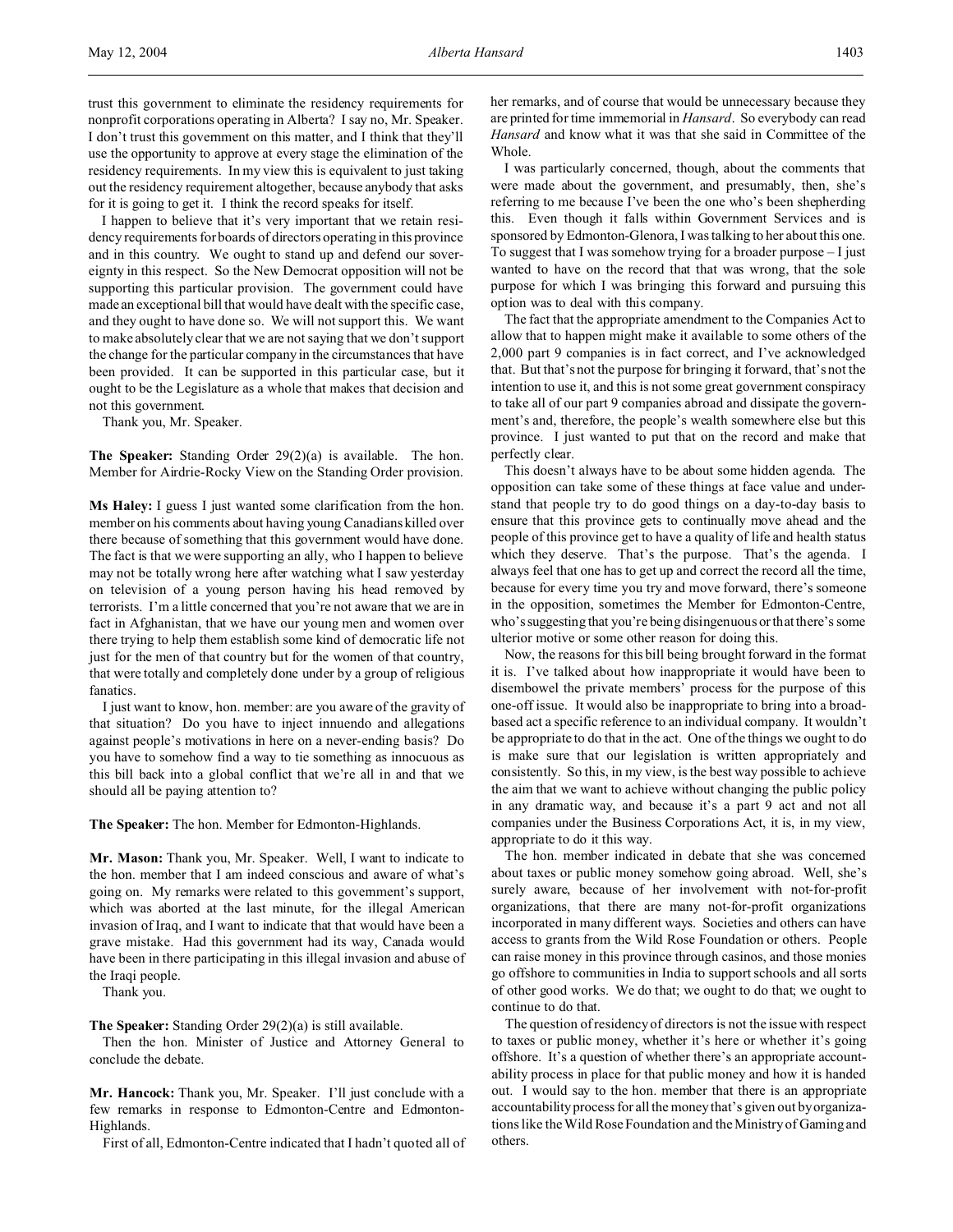### *3:40*

With respect to the comments from Edmonton-Highlands about trust, that's about what I would expect from the Member for Edmonton-Highlands. Of course he doesn't trust this government. It's his sworn duty to defeat this government. But this government has a very good record of appropriate consideration of issues; for example, under the foreign ownership of land regulations. Albertans trust this government, and this government is going to make sure that the right decisions are made in appropriate circumstances. Right now it's the right decision to make to keep this company an Alberta company and an Edmonton company doing good things for this city, and I'm just sorry that you won't help us do it.

[Motion carried; Bill 35 read a third time]

# head: **Government Bills and Orders Committee of the Whole**

[Mr. Tannas in the chair]

**The Chair:** I'd call the Committee of the Whole to order.

# **Bill 32 Appropriation Act, 2004**

**The Chair:** Are there any comments, questions, or amendments to be offered with respect to this bill? Okay. I seem to have three or four. The hon. Member for Edmonton-Mill Woods.

**Dr. Massey:** Thank you, Mr. Chairman. I wanted to take the opportunity to continue some comments about Bill 32, the Appropriation Act, 2004. I had the opportunity earlier in debate to hear from the minister, and we talked about a lot of things. One of the things that we didn't explore was the lack of any provisions in the budget to deal with the tuition problem and, in fact, the postsecondary programs in the province.

I was reviewing the work of the Auditor General with respect to the Department of Learning and the performance measures that they have with respect to public satisfaction and with the affordability of the learning system and the report where they indicate that they are making progress in delivering high-quality learning experiences and opportunities for Alberta students. The Auditor General has taken issue with the policies of the government in this area. He comments in a number of areas, and I'd like to point them out this afternoon because I think it really is unfortunate that the budget has not taken the complaints of students, their parents, and the concerns of a number of Albertans very seriously with respect to postsecondary learning in the province.

In the survey that they conducted indicating that fewer Albertans think that the learning system is affordable, the drop in the numbers is quite dramatic, Mr. Chairman. Seventy-five per cent of the people surveyed in 2001 thought that the system was affordable. That was down to 63 per cent in 2002, and that's down to 52 per cent in 2003. So almost a 25 per cent drop in the number of people who feel that the postsecondary system is affordable. The Auditor General comments on that. Well, he relates it to the policy later in the report.

One of the things that he indicated was that there's some difficulty with the measures that they're using: that they're trying to measure too much at once, that they're trying to measure students, taxpayers, and different components – basic education, postsecondary apprenticeship – all at the same time, that you can't really tell what's caused the decrease in the results. I think that for students and for people who are interested in the postsecondary institutions, the

reason is really very obvious, and that's the dramatic rise in tuition and the lack of any real program to address it other than to make possible larger and larger student loans.

The Auditor General also took issue with the income levels that were used in the survey to indicate at what income level the financial barrier seems to kick in with respect to participation in learning opportunities. The study that the government uses and quotes from all the time uses the thresholds of \$40,000 and under and \$70,000 and more as income levels in looking at categories for determining reasons for not attending postsecondary education. The Auditor General makes the remark that there seems to be no justification for either number and, really, that the numbers that are produced are rendered useless without that kind of specification. We really don't know from the surveys given by the government the effect of rising tuition fees on participation in postsecondary education of eligible students at different income levels, at least as interpreted by the government.

A further complication for the Auditor General was that the participation rates for students eligible for colleges or technical institutions weren't measured, so they concentrated on universities but ignored a large part of the postsecondary programs of the province. Again, the admonishment from the Auditor General was that they should measure those other institutions and they should measure the impact of fees on the other institutions to see what kind of effect they're having on participation rates, the number of students that end up in these institutions.

He concludes in this section of the report, "Without periodically measuring the effectiveness of the tuition fee policy and related programs, the Department may not achieve its intended outcome." I think that that's a very important statement and one that the government has not taken seriously thus far. We didn't see the provisions in the budget, again, to address the matter of tuition and its effect on students in this province.

A second area that we didn't see addressed in the budget was the whole area of the cap, the 30 per cent cap. The Auditor General went through and indicated in a number of places that the government has relied heavily on this 30 per cent cap, yet he found that the policy itself needed clarifying. It wasn't clear, he observed, what that 30 per cent cap actually meant. He went on to indicate, for example, that "universities are not deducting all of the sponsored research costs in the calculation of . . . operating expenditures" and that "tuition fee revenues in the first year of a new program are not

. . . included in the cap calculation." The government assured them that they were, but that wasn't apparent from what the department had reported.

#### *3:50*

The period that was used to adjust the figures used in the cap and the allowable increase calculations is not included in the policy. He indicated that while the policy exempts certain fees,

it doesn't make allowances for situations where the fee for an exempt service is included in the overall tuition fee. This results in institutions that don't charge separate fees having a higher cap . . . than those that charge the separate fee.

So in his findings a number of policy problems with the tuition cap.

He also indicated that the policy is too difficult to administer, and then went on to give some examples. "The Policy requires that the annual increase in fees for instruction cannot exceed average amount per student prescribed by the Department," and "as the calculation of the actual annual allowable increase per student is done approximately 18 months after the institutions have approved the fees, the calculation is [certainly] not timely enough for prompt action" to be taken.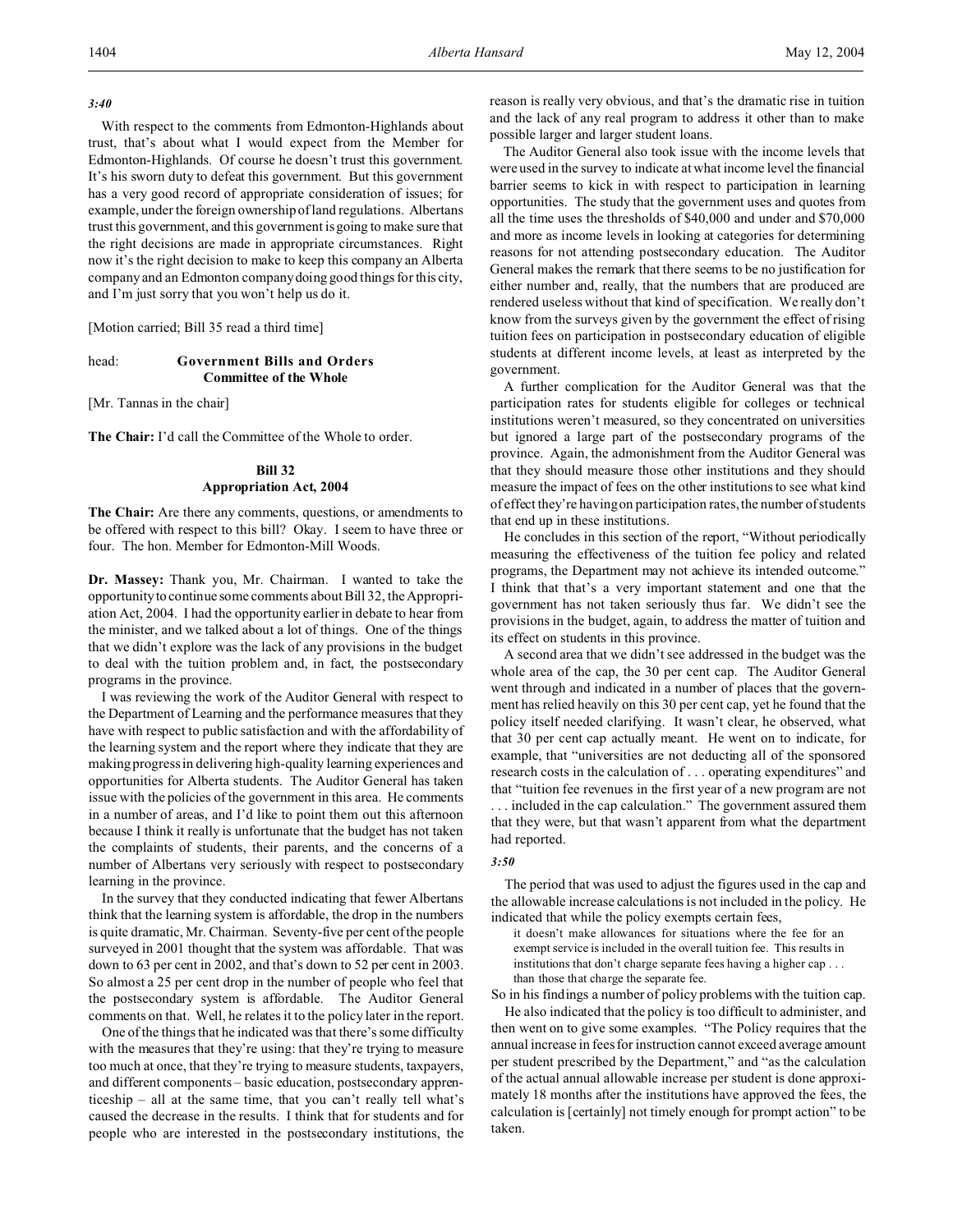So the concerns about tuition and tuition policy have been raised by the Auditor General, and they weren't, Mr. Chairman, addressed in the budget. We have yet to have what I think is absolutely necessary, and that's a long, hard look at how we finance and support postsecondary education in this province.

That's not just an Alberta problem. It's a problem that's felt across the country, and it involves the federal government. I think the time is long overdue when we should have had this province and the federal government sitting down and looking at how we can sustain our institutions, make them affordable and accessible to students, and make sure that they are of the high quality that we all want and to do that in the long term and to look at the next 20 years and to see how we can sustain this system, not only just sustain it but actually have it grow and flourish. I think it's a dereliction of duty for provinces not to take that seriously and put in place a plan for, first of all, dealing with the problem that would result in a plan for financing those schools in the future.

I don't think we can go along the way we are, ad hoc, adding 2 per cent here, 5 per cent there, and hope that that's going to solve the problem, particularly with respect to tuition. When you look at the dramatic increases, Mr. Chairman, it's frightening for those of us who have children or grandchildren and look to trying to put in place financial resources that will see them through in the future. As I said, it's frightening. I think the need to put in place a plan for financing of postsecondary schools is long overdue.

I think, Mr. Chairman, I'll conclude with those remarks. Thank you.

**The Chair:** The hon. Member for Edmonton-Centre.

**Ms Blakeman:** Thanks very much. I'm pleased to get the opportunity to speak in Committee of the Whole to the appropriation bill, because there were things that I didn't get a chance to speak to during the debate in some of the five ministries that I am the critic for. So I'm delighted to get additional opportunities.

I'll also note at this point that we're now debating the appropriation bill, expected to vote on it. Well, I debated the Community Development budget on March 30, the Solicitor General on April 27, the Department of Justice on April 28, Gaming on May 4, and Seniors on May 6. Now, I wouldn't have expected to get a turnaround on answers on the last two, but I was kind of hoping that I might have got some kind of response back to my questions on at least the first one or the first couple. I always struggle with voting on the appropriation bill when I've got questions that are out there that haven't been answered, because that influences my support or lack of it for the budget.

At this point perhaps I'll get all of those things in by tomorrow, and I'll have a chance to read through them all and be able to vote on the budget. I don't think those kinds of fairy tales really come true any more, but it is a problem with the timing of the way we go through this process. I note that, you know, there are a lot more of the ministerial staff than there is of me, so I was kind of hoping I might get some answers there.

One of the issues that I had raised in a couple of different departments and, again, I think is one of those sort of orphan issues because it doesn't sit wholly and permanently with any one ministry – in fact, a couple of the ministers to whom I raised this issue said:

well, wait until the regional Roundtable on Family Violence and Bullying, and all will be revealed; all will happen. I was happy to attend that regional Roundtable on Family Violence and Bullying, which took place in Calgary this past Thursday and Friday and maybe even Saturday. I was there on Friday, anyway. My concerns about this particular issue, which is the funding of sexual assault centres, was reinforced as I went through that day.

I think that really my concerns are that the funding of these centres falls under Children's Services at this point, who actually is doing some funding, the Solicitor General, who is doing some funding. It should also include Justice, I think, because Justice and the Solicitor General end up so closely tied together and are dealing with victims of crime but also the Minister of Health and Wellness and, you know, Community Development, which looks after sort of the human rights aspect. If there is a minister that's charged with responsibility for women's issues, it still falls under that portfolio. So a lot of the portfolios that I'm responsible for.

My concern about this is that the funding and responsibility for the sexual assault centres are not completely falling under any one of the ministries that I have mentioned. What happens is that as a result nobody is responsible, and this group of agencies is constantly falling through the cracks. They are spending so much of their time scrambling for funds and applying to all of these different ministries trying to scratch together enough, peg together enough, sew a patchwork of project funding to fund their agencies and keep going. I really think that that's a problem. When I say to people, "Did you know that sexual assault centres don't get operating funding?" people are amazed. They're shocked. "You're kidding." "No. Really." "You don't mean that." "Yes, I do."

*4:00*

There is no one that is providing operating funding for this. They get a little bit of funding around court counselling from the Solicitor General, but there are fairly narrow parameters for that program. You know, you might have one person whose salary is partly paid through the project grant that's available under the Solicitor General for that court counselling piece. The Minister of Children's Services has also picked up a piece around counselling for children, but not all victims of sexual violence are children.

What are you supposed to do when you're dealing with people who have, as often happens, experienced their real trauma as adults? They're adult survivors of child sexual abuse. Well, they're not falling under the Minister of Children's Services purview any more. So now where do they go? Health and Wellness? Well, Health and Wellness doesn't deal with that. They punt them back to Justice or Solicitor General, and occasionally we get the minister of women's issues involved in this one as well.

So that's what I'm trying to get the government to understand, that this is so fractured, and I'm looking to this government for someone to take responsibility to put together whatever interdepartmental agency you need to make sure that this issue is addressed and these agencies are looked to.

The concern that had been raised with me and that I had as I read through the documents that were a preparation for the regional Roundtable on Family Violence and Bullying was that the language about sexual violence didn't even turn up. Every time there was the phrase "family violence and bullying." That appeared I don't know how many times in the documents, but I was 20 pages into the document before sexual violence or sexual assault showed up the first time. That's part of the problem. It was not top of mind for people, so when you get into these breakout groups and they all start trying to describe what the problem is or the issue is or to find solutions, that section was not being discussed. Why? Because what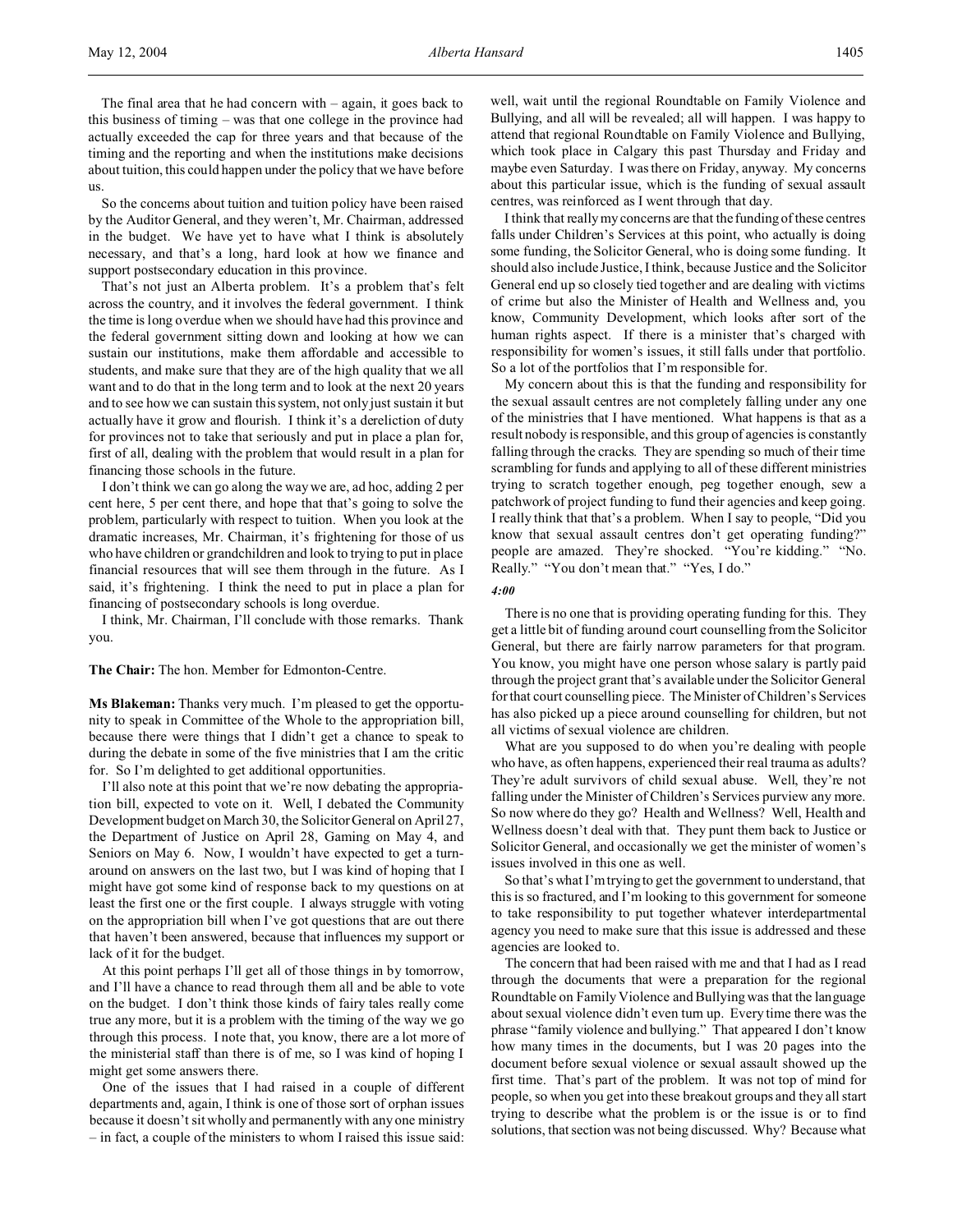was constantly in front of people? Family violence and bullying. What was talked about? Family violence and bullying. Did we get the sexual violence, sexual assault included in that? No.

I went through all but one of the breakout groups. There were 16, I think, and as far as I know I went to all of them except for the one that was a special breakout group for aboriginal people. I was in one of the aboriginal ones but not the special breakout one. That issue came up once, and that's because I know a staff person was in that particular group.

When I questioned a little bit more during the coffee breaks and the lunch hour and things, what I was told was: well, that voice wasn't heard very loud in the community consultations. Well, no, because we don't have a lot of sexual assault centres in Alberta. Frankly, their staff are trying to do the job, struggling to find the funding. I mean, they're incredibly underresourced. How were they supposed to be getting out to all of these community consultations and getting their agenda up at the top of the list? You don't have that many centres. I think there are less than a dozen in Alberta to start with, so even if you took every executive director and sent them out there, you're still not going to have a loud voice to get you on top of the list.

I know that I've spent a lot of time on this, and you've been very patient, Mr. Chairman, but, you know, somebody has got to champion this. This is the problem. Everybody keeps, sort of: well, nice idea; yeah, gee, we sure need to be concerned about that. Then they punt it off to somebody else. So, yes, I spent 20 minutes talking about it during the Children's Services debate, and I've probably spent another 20 minutes here, but if I'm the only one, then I'm the only one. I've identified this issue clearly now. I've explained to you why it's happened. I'm looking for the government to take charge of this. For heaven's sake, you are far more resourced than I am, and I've spent 40 minutes on it. If each of you spent 40 minutes on it, this would be done.

**Mr. Hancock:** For 40 minutes you want to spend \$40 million.

**Ms Blakeman:** No, it doesn't need \$40 million. As a matter of fact, there was an article in the *Edmonton Sun* on Tuesday, I think. I was talking about the surplus that is in the victims of crime fund, and they said to me: what would you do with that? I said: well, for starters you could fund these sexual assault centres for operating money. They did talk to Deb Tomlinson, who is their executive director or something, and she said: well, yeah, this is how much money we could use. The amount of money she said was \$5 million.

So it's not \$40 million, Mr. Attorney General. I understand the play on words there, but I'm just going to keep pitching those strikes to you, sir. What we really need is 5 million bucks, and that's not a lot of money in the scheme of things. So see what we can do about that one because I sure hope I don't have to give the same 40-minute speech next year. I'm sure we can deal with that.

Now, I'm going to go back, and I've brought with me the notes that I made when I was debating various budgets. The one that I was most short on time for was the Solicitor General's debate, so I'd like to complete the rest of the concerns and questions that I had, and I know that the minister will respond in writing to me, sooner rather than later I hope, with the answers on some of these.

The integrated crime. The Solicitor General set up the integrated organized crime and gang enforcement unit, which I think is referred to as IROC. I think it turns up on page 385 of the estimates. It's not mentioned specifically there, but I'm wondering what's going on with this IROC organization or with this agency. What is the funding for it? What are the operations that it's now involved in? I mean, I'm not talking secrets here, but what exactly is the unit now doing?

It was set up, and then we sort of hear it referred to but not with a great deal of detail. So on the record then, Madam Minister, if I could get what the operations are. What's going on here? What is the effectiveness of it? We heard an awful lot about it last June, and now it's not turning up in either the business plans or the estimates. So where is it? Where's the funding for it? Has the funding stopped? Is it not in this budget, or has it been turned over to the local police agencies to fund themselves? What's the deal here?

The sexual offender registry was much talked about by the Solicitor General a year or two ago I guess. I'm wondering: could we get an update on that? You know, how much is it used? How many hits on the site? How many people have been captured as a result of that?

The reason I'm asking is that it looks like a recent U.S. Department of Justice report of 10,000 sexual offenders in the States shows that 43 per cent of sexual offenders had been rearrested for any offence. That included sexual offences but also things like robbery, drug trafficking, highway violations I'm assuming, anything. That compares with a 68 per cent recommit rate for other criminals. So the recommit rate for sexual offenders is actually lower, and I thought: oh, that's not at all what I expected to see. That was a surprising statistic.

That brought to mind: okay; well, then, how is our registry doing? How many hits? How many people did it bring down? What is the effectiveness rating happening there?

On the MLA policing review we ended up with some things that were not really dealt with in the final report, and I'm just wondering if we can get a bit more detail. At one point there was a recommendation to look at unstaffed aerial drones, kind of little spy plane things out there flying around spying on those cows and chickens. [interjection] It is. It is too much fun that one. I had a great deal of fun with it the first time it was recommended, but it sort of dropped off the radar screen, if you will forgive the pun. I'm just wondering what happened with that. It was sort of not mentioned again, so I'm looking for the update status report, so to speak, on that one.

Another thing. The whole photoradar issue was just kind of slid off to the side of the table but left on the table. So where are we with that? Is it going to be followed through or not? Yes? No? Who's going to be responsible? More of it? Less of it? What's happening?

#### *4:10*

The deputy constables were given a nod in the final report, but that's the last we heard. We are looking to have how many of them put in place? Where? By when? What kind of training standards? And I'm particularly interested in the details about the training standards compared to what the training standards are for what I would call a regular police officer. If I could also maybe get this on a grid with comparisons to the kind of training and criteria that the special constables have. If I could get that information, that would be helpful.

Centralized training facility. Now, we were looking for that. Is there going to be some sort of sod-turning on that this year or the taking over of an existing building? Are we going to see a centralized training facility in Alberta in this fiscal year? If we're not, where does it come in the three-year rolling plan? Where does it come in the 20-year plan? I'd like to get a detailed update on what expectations, timing, and budget allocations are for a central police training facility.

Finally, the Amber Alert. Now, the last time the Amber Alert was used, two of the media outlets are adamant they did not receive the information. The minister must have done an investigation on that. I asked a question in the House. She, in fact, denied that that happened, but the Premier later confirmed in media statements that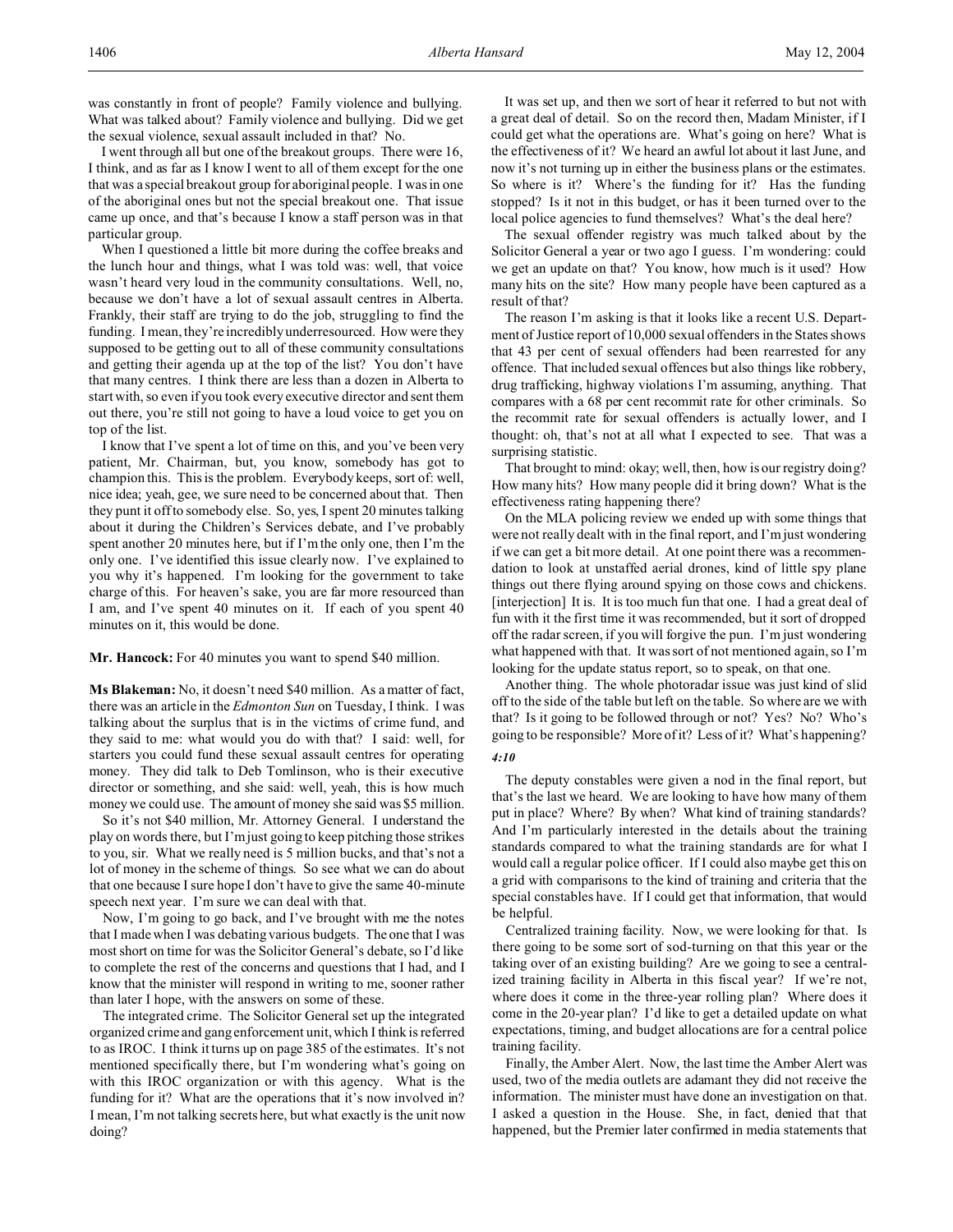there were glitches. So what has been looked at? What's been done to the program to try and address the concerns that came there? There was something that happened. I'm trying to remember what the media outlets were. I know that there were two of them. Maybe they're both radio stations. If we could hear the details on that one, that would be helpful, please.

I think those are my comments for the Solicitor General.

Now I'm going to move to the Department of Justice and Attorney General. The area that I was not able to fully explore with the minister was around mediation and restorative justice, and I very quickly in the last couple of minutes made a slapdash plea for funding rates for mediators that are used by the department. My concern was that we are trying to develop a professional layer of people here that provide services. We want the mediation and restorative justice services to be used. The minister is quite a leader in this. In some cases I think he gets ahead of everyone, and they're kind of scrambling to catch up there. He's a leader in implementing things like alternatives to the court system that still provide justice, things like mediation services and restorative justice techniques.

There are two issues here. One is around the funding of the Edmonton restorative justice centre. They have been struggling along for some time, and it seems that they were in for some funding. Somebody was supposed to take responsibility for it, and then something happened. The minister turned over or something, and they never got the grant. It never came through.

I do note that they were very quick to tell me that the current minister's office did find space for them – and they're very grateful for that – but that really they have no stability in their programming right now because they don't have operating funding. They recently shut down their victim/offender mediation program, and that program had been running from '94 to '04, so 11 years actually, and they just had to shut it down. They work on the UN principles of restorative justice.

They originally had seed funding from the Muttart, from the Rotary, from the Edmonton Community Foundation, and they needed to move into stable, predictable, long-term funding from the government, and that seems to have stumbled somewhere.

So if I can put in the plea to the minister  $-I$  mean, we know that this works, and we know that victims and the court system and offenders and everybody seem to be very happy with the justice of the results. It doesn't take up court time. [Ms Blakeman's speaking time expired]

I will get another opportunity, I hope, later to put more comments on the record. Thank you, Mr. Chairman.

**The Chair:** The hon. Minister of Justice and Attorney General.

**Mr. Hancock:** Thank you, Mr. Chairman. Just briefly to comment on some of the issues related to Justice and particularly to say thank you for the very nice comments you made with respect to the mediation processes. It is indeed one of the areas that we are trying to move forward on to make sure that the spectrum of dispute resolution in the province is as broad as it can be and that people have the opportunity to have their disputes resolved in a fair, effective way that's accessible on a timely basis and that is very affordable, obviously collaborative law processes in family law, mediative processes in other civil dispute areas, expanding the jurisdiction of the Provincial Court and then putting in the mediation processes there. There are, I would acknowledge, areas that we need to expand on. It's difficult to find resources always in a tight system, but we have to find better ways to resource the mediation process.

In comments in committee you raised the question of increasing the honorariums. We're finding that we have a significant number of people who agree to put their names forward on the list because it's a good training process as well. It gives them good experience, and they can then take that experience and market it. So there's not a shortage of mediators, but I would acknowledge that the honorarium of \$100 for a two-hour session, possibly split between two mediators, is modest in the extreme.

By the same token, we have DSROs and DROs in Edmonton and Calgary. These are senior family law practitioners who volunteer their time to act, in essence, in the mediation process so that disputing parties can come forward. Instead of going to court, they can sit down with a DRO and have that DRO help them work through what a court would award and then come to a consent order basis. Those are done on a volunteer basis. They're pilot projects, but they've proved very successful.

I just wanted to mention that on the record and again say thank you on the record to the senior members of the family bar in Edmonton and Calgary who volunteer their time for those projects. It's very nice that they volunteer their time. It's a wonderful project, but I don't know how long we'll be able to expect that they will continue once we've determined how effective the process is, and it is very effective both at helping people get good answers and helping people get good resolution to their problems, helping them to participate in their own resolution. That's very important.

I've also been very supportive of the restorative justice processes. I think that they are ways in which people can actually get some finality, some closure, particularly in the criminal justice area, to their events, groups such as the Community Conferencing society in Edmonton and other groups that have come forward have engaged in a very meaningful way in the system to help people with dispute resolution in those cases with resolution of problems of a criminal nature and the work that the conferencing society has done with, for example, the Edmonton public school board with respect to working in the schools and helping resolve bullying matters in a restorative justice context, in bringing that all together – very good work.

Of course, one of the problems always is that there are a number of community organizations of people who are prepared to put their time and effort forward, but they get always held up on the basis of proper resourcing. That's an issue that we have to deal with. We have to find a way to bring similar type groups together so that we can provide adequate resourcing to do the administrative functions and leave them to explore their passion with respect to making communities a safer place. That's not a finished project by any stretch of the imagination. That needs more work.

There are some good things on the forefront. In Calgary, for example, coming out of the domestic violence project there is a group that is bringing together a family violence resource centre – that's not the right name for it – a place where all of the agencies, the police, the health services people, the counselling people can be collocated and not lose any of their independence with respect to what they're doing but share some of the administrative burden in terms of the operational side and provide a place where people know they can go to get assistance and a fast response.

*4:20*

So there are very, very good things happening in the community, and one of the things we have to be certain we don't do as a government is get in the way of those good things happening. But one of the things we ought to do is find better ways to support administratively and to encourage those groups so that they are not using their efforts on fundraising and on administration but that they are using their efforts in the community doing the work that they have chosen to come forward and do to make their communities a safer and better place.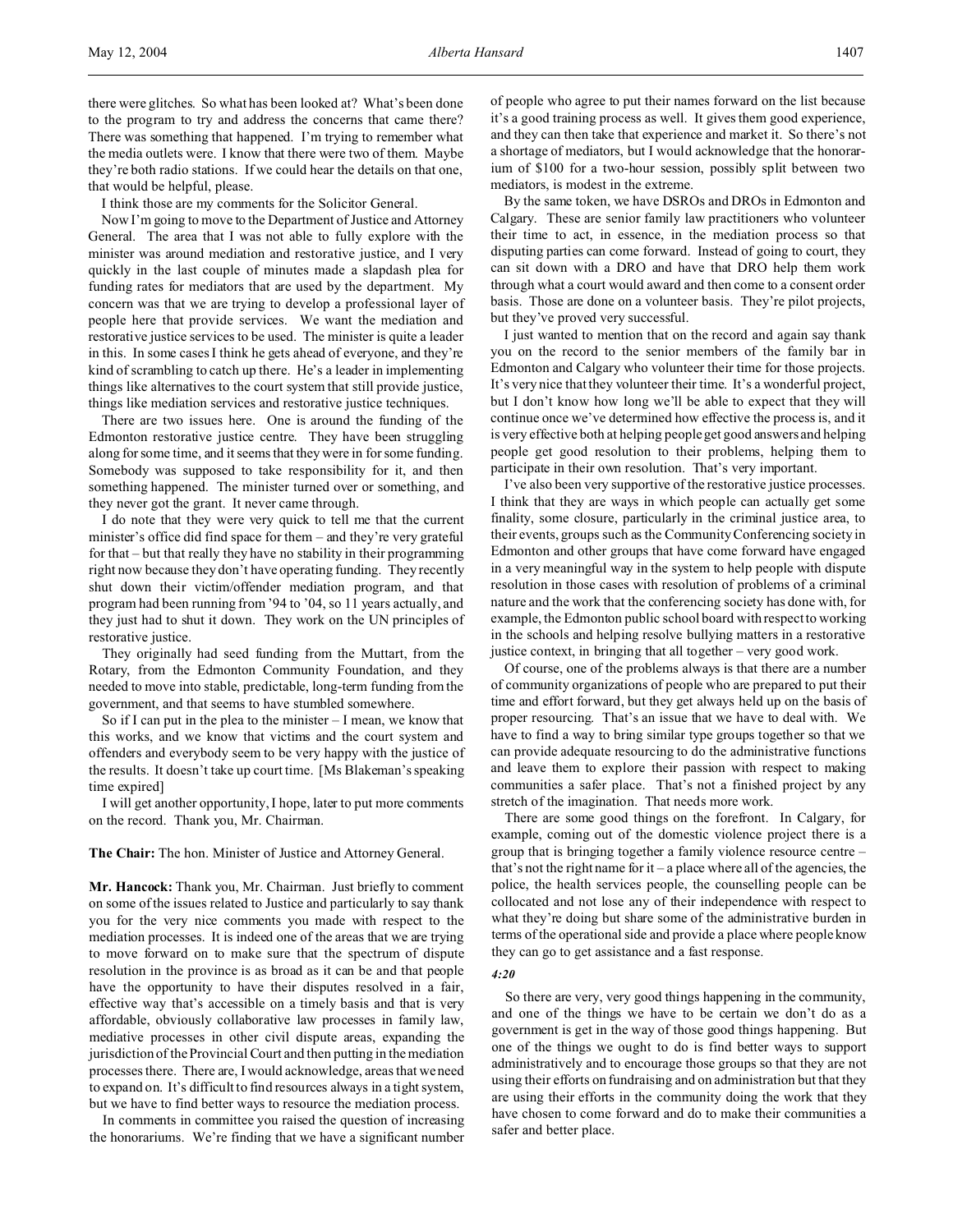So I appreciate the comments from the hon. member which allowed me to put those comments on the record.

**The Chair:** The hon. Member for Edmonton-Centre.

**Ms Blakeman:** Thanks. I'm just going to continue in the same vein there because I think this is important. The minister is right. There's the opportunity here to create that partnership and, more importantly, the facilitation of a process. We've built ourselves into a society that's sort of lost the ability to resolve our own disputes, and we tend to immediately turn to either the police or the courts and say: okay; somebody else decide this and fix it. What we've ended up with is absolutely, you know, packing the courts with a lot of disputes that really as human beings and good citizens and decent people we should be able to figure out ourselves. It also takes a huge cost burden off that justice system and often the police resources as well. Frankly, taxpayers end up paying for all of this, so if we can figure out a way to do this that accomplishes the same end or a better end for less money, then I think we should be doing it.

The issue here – and it's the issue that the minister touched on at the very end – is really about capacity of the agencies to support the work. When I talk about a partnership, I'm talking about, you know, the nonprofit agencies that exist, like the restorative justice centre in Edmonton, who administers the program, organizes the people, trains them, certifies them, tests them, schedules everybody to go out and be where they're supposed to be, does the intake on who's requesting mediation or restorative justice services, all of that sort of thing that, frankly, can be done very efficiently by a nonprofit organization, but that organization needs support. They need the capacity to be able to do that. The minister is right and I'm right about having that agency run around trying to find money all the time, and then they're not doing all the rest of those things that I listed, and that's what's missing here.

So I'm going to continue to press the minister because I think he's the one that needs to take the lead on this, and I know that there's often confusion between: where does this one fall? Solicitor General? Attorney General? I think it's going to have to fall under the Attorney General, and we need him to take the lead on this one and charge ahead with it, because I think it's probably going to fall most under him, and to make sure that that proper resourcing, his words there, is available so that those organizations have the capacity to actually go forward and do this work.

We all win at the end of this. We don't have those, you know, time-consuming and difficult cases in the courts when we could be learning how to resolve them better outside the court system and still achieve the justice and the punishment sometimes and the redemption that we're seeking here.

The other part of this – and I disagree with the minister more here, and I'm going to press him more on it – is around the honorarium for the mediators. He's saying: well, we've got no lack of people that are lining up to do this. But, you know, the process that's in place is that mediators have to do 10 free mediations before they're even considered to go on the list to be eligible to do this mediation for a hundred dollars for two hours. Mediators almost always work in tandem, so you really are talking fifty bucks apiece for two people to do two hours of work. That's a very poor showing.

If we are trying to create a group of people who are professionals and who will develop professional standards, have an organization that makes sure that they are properly trained and that there is a professional standard that they meet and that there's certification and that they're retested and all of those things that society has come to expect, then we are looking at a profession there. That's not to say that there aren't very good people who do this as a volunteer, and it's not to say that they shouldn't be allowed to volunteer to do that if they choose.

The problem here is that we're sort of getting engaged in compulsive revolunteering and saying that this is a needed thing. We're recognizing the talent or the ability or the training of people in the community to do it, and then we're saying: well, we want you to do this all to a very high standard, but we're going to pay you almost no money to do this.

While the minister is saying that he's got a lineup of people to take on these 10 free ones before they start getting paid \$50, I'm also hearing from others. They won't go there. They don't want to get caught in that loop where they would end up being paid 25 bucks basically to do this. So he's missing out on a group of equally trained and talented people who just don't want to get in his system, and I think that's a problem. That's a warning signal to me. If we are serious about this, if we want to move more people into this system, then I think we need to take it seriously and we need to value it. I think that putting a hundred bucks on two people for two hours is not valuing this system.

The last point I want to make to that is the two-hour time limit, and I referred to this some time ago, I think, when I first talked about it. Expecting that you're going to close a mediation in two hours flies in the face of everything that mediation is to be about. It's to allow people to come to those agreements in their own time. Putting two hours on it says that you've got to solve this problem in two hours. It's an anathema to the way this process works.

I'm not saying that you set it up so everybody just, you know, sits around with their feet up and drinks coffee forever. That's not the point. You are trying to resolve this situation, but judging the success of it by either the number of cases that you've closed or by saying, "You've got a time limit of only two hours and then it's done," is not the way that this particular process should be judged at all. It's the antithesis of it, and I think it gets us into trouble.

Those were the issues I wanted to bring up around the mediation and restorative justice.

From the Justice department – just let me check the rest of my notes here. Oh, yeah, just at the very end there. On page 35 of his annual report I notice that 4,121 more people received legal aid services than was the eligible number. I'm sorry; I didn't explain that very well. Can the minister explain why 4,121 people more than the eligible number of people received legal aid services? I'm wondering: why does he identify it as the demand for it? Why is that so much higher, and who is it that's receiving these legal aid services? Who are the extra people here?

I'm just going backwards through my notes. Oh, yeah, that is it. Okay. So I managed to get the rest of those on the record, or it looks like some of my colleagues also asked questions that covered that stuff. That's good.

The Gaming ministry is the other one that I have here. The only issue outstanding on the Gaming ministry was the disagreement between the minister and the Alberta Gaming Research Institute, which produced a study on VLT gambling and the lack of resources to support or to treat problem gamblers. The minister came out very quickly saying: oh, well, this was a very small sample; I think there were 206 that were involved in the study, and that makes it too small to take seriously.

#### *4:30*

In fact, if the minister looks at the study, they were interviewing people who actually were addicts, so this wasn't just going out and finding 206 people – I hope I've got that number right – on the street and questioning them about attitudes towards problem VLT gambling. They were actually interviewing people in places where